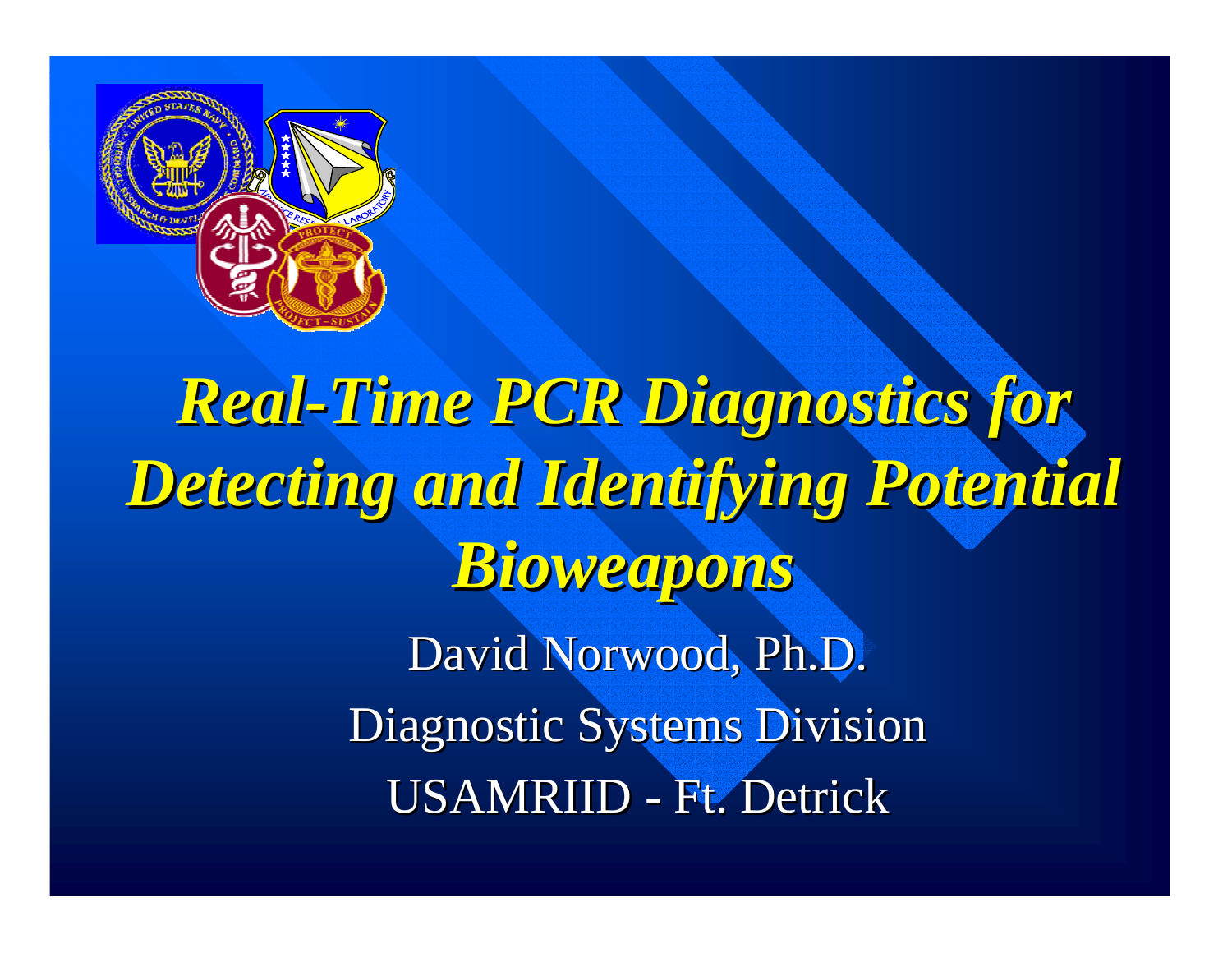| <b>Report Documentation Page</b>                                                                                                                                                                                                                                                                                                                                                                                                                                                                                                                                                                                                                                                                                                                                                                                                                                   |                             |                              | Form Approved<br>OMB No. 0704-0188      |                                           |                           |
|--------------------------------------------------------------------------------------------------------------------------------------------------------------------------------------------------------------------------------------------------------------------------------------------------------------------------------------------------------------------------------------------------------------------------------------------------------------------------------------------------------------------------------------------------------------------------------------------------------------------------------------------------------------------------------------------------------------------------------------------------------------------------------------------------------------------------------------------------------------------|-----------------------------|------------------------------|-----------------------------------------|-------------------------------------------|---------------------------|
| Public reporting burden for the collection of information is estimated to average 1 hour per response, including the time for reviewing instructions, searching existing data sources, gathering and<br>maintaining the data needed, and completing and reviewing the collection of information. Send comments regarding this burden estimate or any other aspect of this collection of information,<br>including suggestions for reducing this burden, to Washington Headquarters Services, Directorate for Information Operations and Reports, 1215 Jefferson Davis Highway, Suite 1204, Arlington<br>VA 22202-4302. Respondents should be aware that notwithstanding any other provision of law, no person shall be subject to a penalty for failing to comply with a collection of information if it<br>does not display a currently valid OMB control number. |                             |                              |                                         |                                           |                           |
| 1. REPORT DATE<br><b>18 NOV 2003</b>                                                                                                                                                                                                                                                                                                                                                                                                                                                                                                                                                                                                                                                                                                                                                                                                                               | 2. REPORT TYPE<br>N/A       |                              | <b>3. DATES COVERED</b>                 |                                           |                           |
| <b>4. TITLE AND SUBTITLE</b><br><b>Real-Time PCR Diagnostics for Detecting and Identifying Potential</b><br><b>Bioweapons</b>                                                                                                                                                                                                                                                                                                                                                                                                                                                                                                                                                                                                                                                                                                                                      |                             |                              | 5a. CONTRACT NUMBER                     |                                           |                           |
|                                                                                                                                                                                                                                                                                                                                                                                                                                                                                                                                                                                                                                                                                                                                                                                                                                                                    |                             |                              | 5b. GRANT NUMBER                        |                                           |                           |
|                                                                                                                                                                                                                                                                                                                                                                                                                                                                                                                                                                                                                                                                                                                                                                                                                                                                    |                             |                              | 5c. PROGRAM ELEMENT NUMBER              |                                           |                           |
| 6. AUTHOR(S)                                                                                                                                                                                                                                                                                                                                                                                                                                                                                                                                                                                                                                                                                                                                                                                                                                                       |                             |                              | 5d. PROJECT NUMBER                      |                                           |                           |
|                                                                                                                                                                                                                                                                                                                                                                                                                                                                                                                                                                                                                                                                                                                                                                                                                                                                    |                             |                              |                                         | <b>5e. TASK NUMBER</b>                    |                           |
|                                                                                                                                                                                                                                                                                                                                                                                                                                                                                                                                                                                                                                                                                                                                                                                                                                                                    |                             |                              |                                         | 5f. WORK UNIT NUMBER                      |                           |
| 7. PERFORMING ORGANIZATION NAME(S) AND ADDRESS(ES)<br>8. PERFORMING ORGANIZATION<br><b>REPORT NUMBER</b><br><b>Diagnostic Systems Division Diagnostic Systems Division USAMRIID</b><br><b>USAMRIID - Ft. Detrick Ft. Detrick, MD</b>                                                                                                                                                                                                                                                                                                                                                                                                                                                                                                                                                                                                                               |                             |                              |                                         |                                           |                           |
| 10. SPONSOR/MONITOR'S ACRONYM(S)<br>9. SPONSORING/MONITORING AGENCY NAME(S) AND ADDRESS(ES)                                                                                                                                                                                                                                                                                                                                                                                                                                                                                                                                                                                                                                                                                                                                                                        |                             |                              |                                         |                                           |                           |
|                                                                                                                                                                                                                                                                                                                                                                                                                                                                                                                                                                                                                                                                                                                                                                                                                                                                    |                             |                              |                                         | 11. SPONSOR/MONITOR'S REPORT<br>NUMBER(S) |                           |
| 12. DISTRIBUTION/AVAILABILITY STATEMENT<br>Approved for public release, distribution unlimited                                                                                                                                                                                                                                                                                                                                                                                                                                                                                                                                                                                                                                                                                                                                                                     |                             |                              |                                         |                                           |                           |
| <b>13. SUPPLEMENTARY NOTES</b><br>See also ADM001851, Proceedings of the 2003 Joint Service Scientific Conference on Chemical &<br>Biological Defense Research, 17-20 November 2003., The original document contains color images.                                                                                                                                                                                                                                                                                                                                                                                                                                                                                                                                                                                                                                 |                             |                              |                                         |                                           |                           |
| 14. ABSTRACT                                                                                                                                                                                                                                                                                                                                                                                                                                                                                                                                                                                                                                                                                                                                                                                                                                                       |                             |                              |                                         |                                           |                           |
| <b>15. SUBJECT TERMS</b>                                                                                                                                                                                                                                                                                                                                                                                                                                                                                                                                                                                                                                                                                                                                                                                                                                           |                             |                              |                                         |                                           |                           |
| 16. SECURITY CLASSIFICATION OF:                                                                                                                                                                                                                                                                                                                                                                                                                                                                                                                                                                                                                                                                                                                                                                                                                                    |                             |                              | 17. LIMITATION OF                       | 18. NUMBER                                | 19a. NAME OF              |
| a. REPORT<br>unclassified                                                                                                                                                                                                                                                                                                                                                                                                                                                                                                                                                                                                                                                                                                                                                                                                                                          | b. ABSTRACT<br>unclassified | c. THIS PAGE<br>unclassified | <b>ABSTRACT</b><br>OF PAGES<br>UU<br>31 |                                           | <b>RESPONSIBLE PERSON</b> |

| Standard Form 298 (Rev. 8-98) |
|-------------------------------|
| Prescribed by ANSI Std Z39-18 |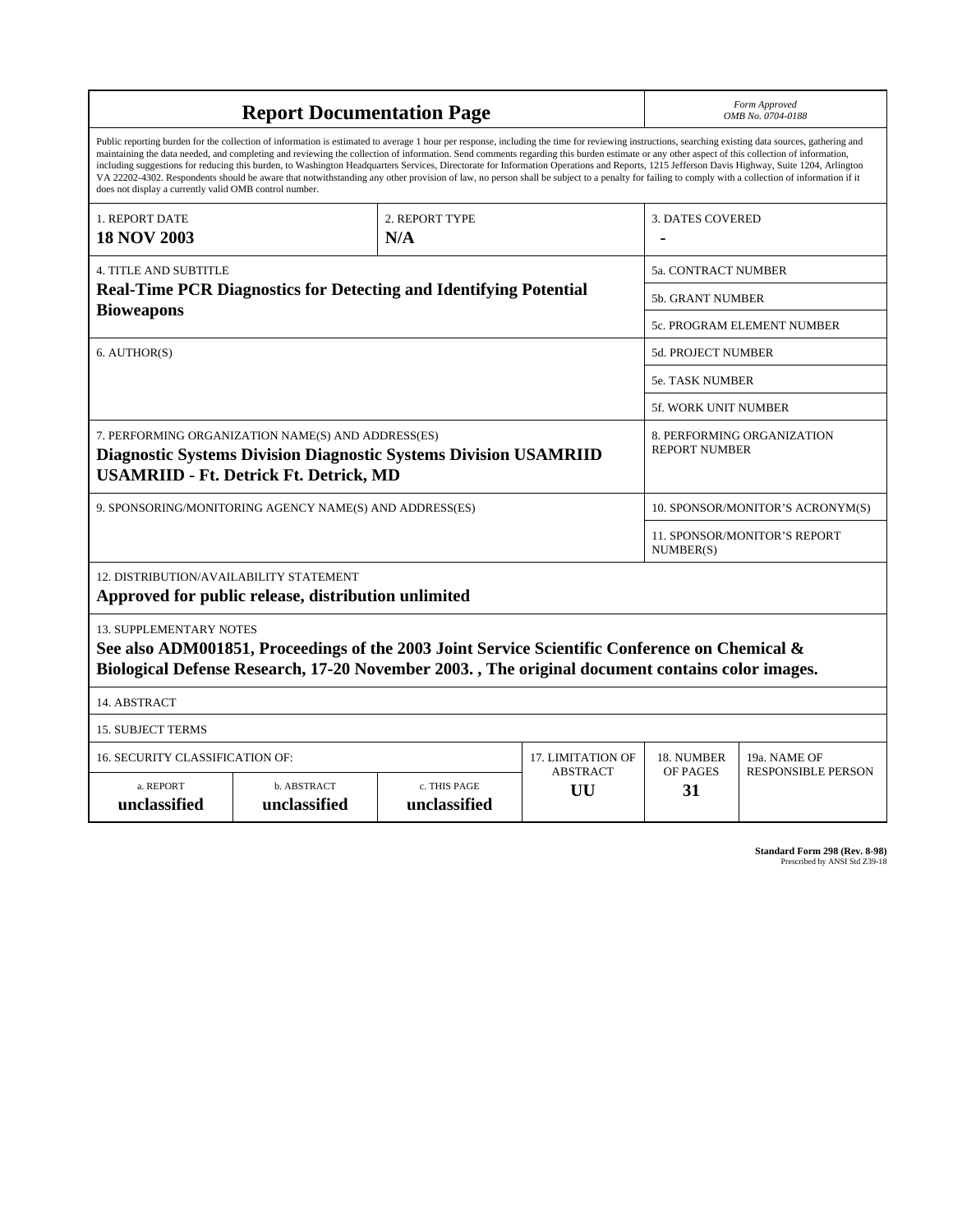#### Overview

**DSD Overview**  $\blacksquare$  Determine gene target(s) **Design specific probes Design specific primers**  $\blacksquare$  Optimize assay conditions  $\blacksquare$  Determine limits of detection  $\blacksquare$  Test for cross reactivity, interference  $\blacksquare$  Multiplexing

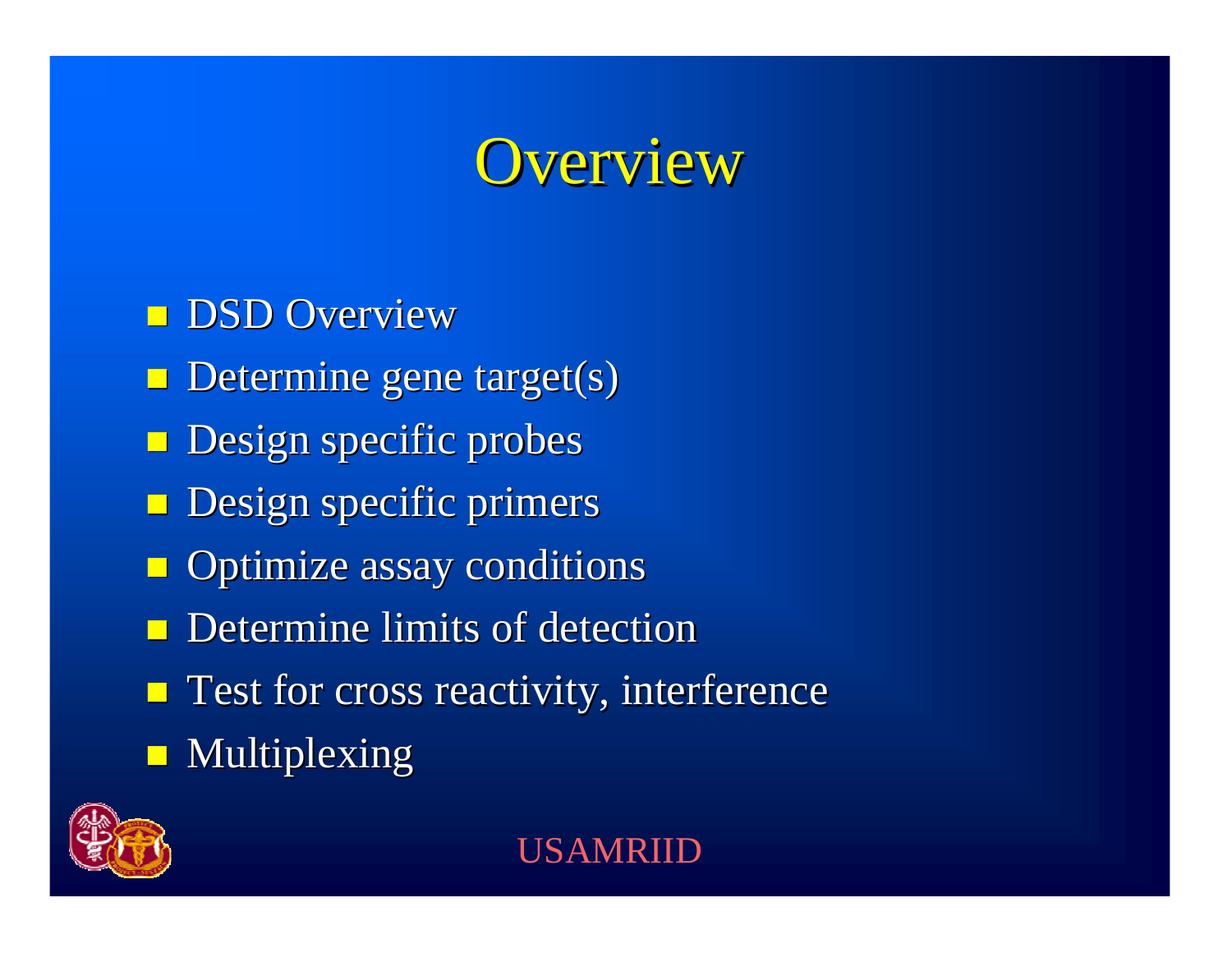### Diagnostics Systems Division

**Primary mission: research & development to** advance diagnostic technologies for detecting biological agents

#### $\blacksquare$  Five branches

- Applied Diagnostics (Immunoassay development)
- Systems Development (Nucleic acid assay development) development)
- Field Operations  $\&$  Training (transition lab assays to field environments)
- Clinical Pathology (USAMRIID clinical lab)
- Special Pathogens Sample Testing Laboratory (SPSTL)

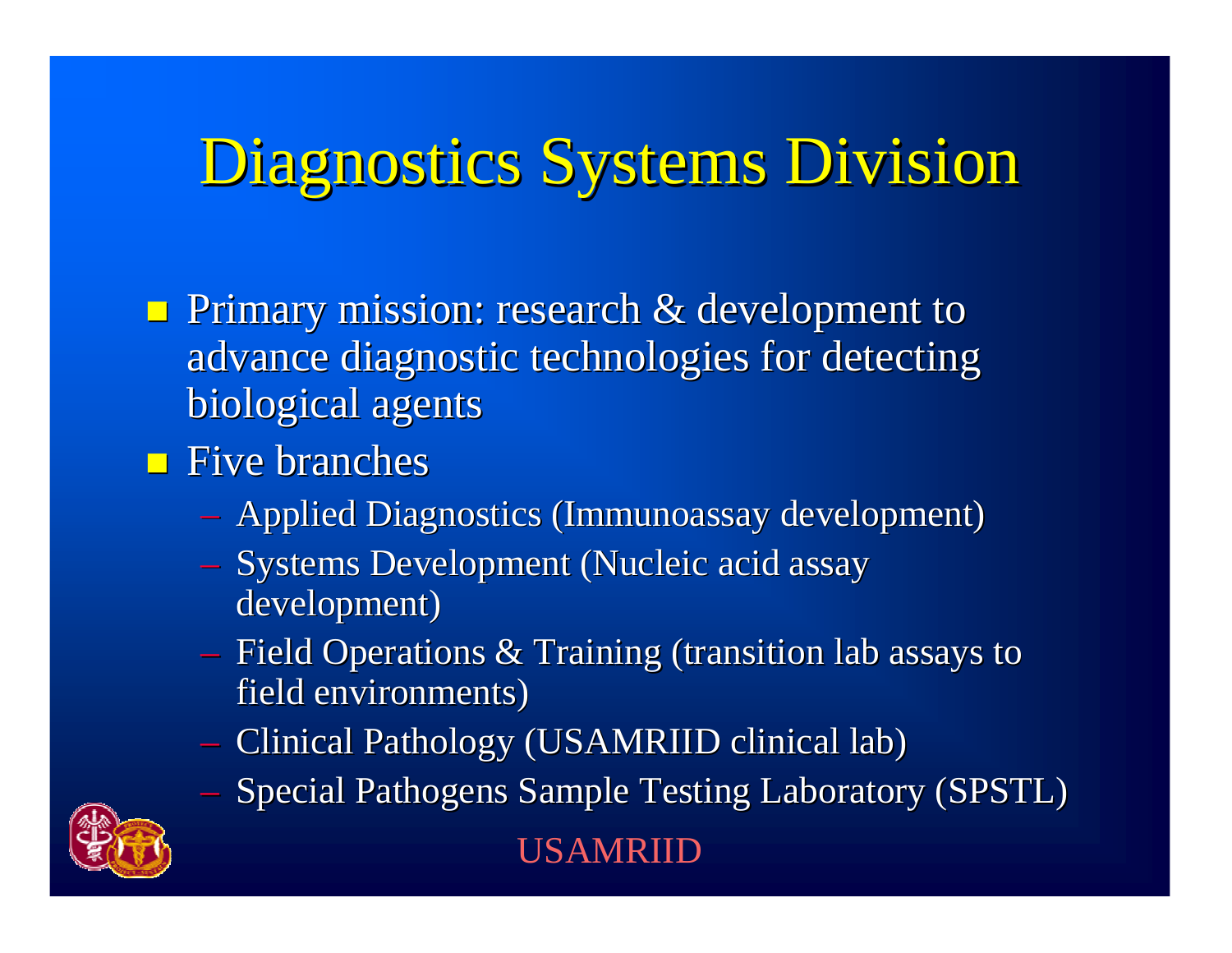### Diagnostics and Patient Care: Goals



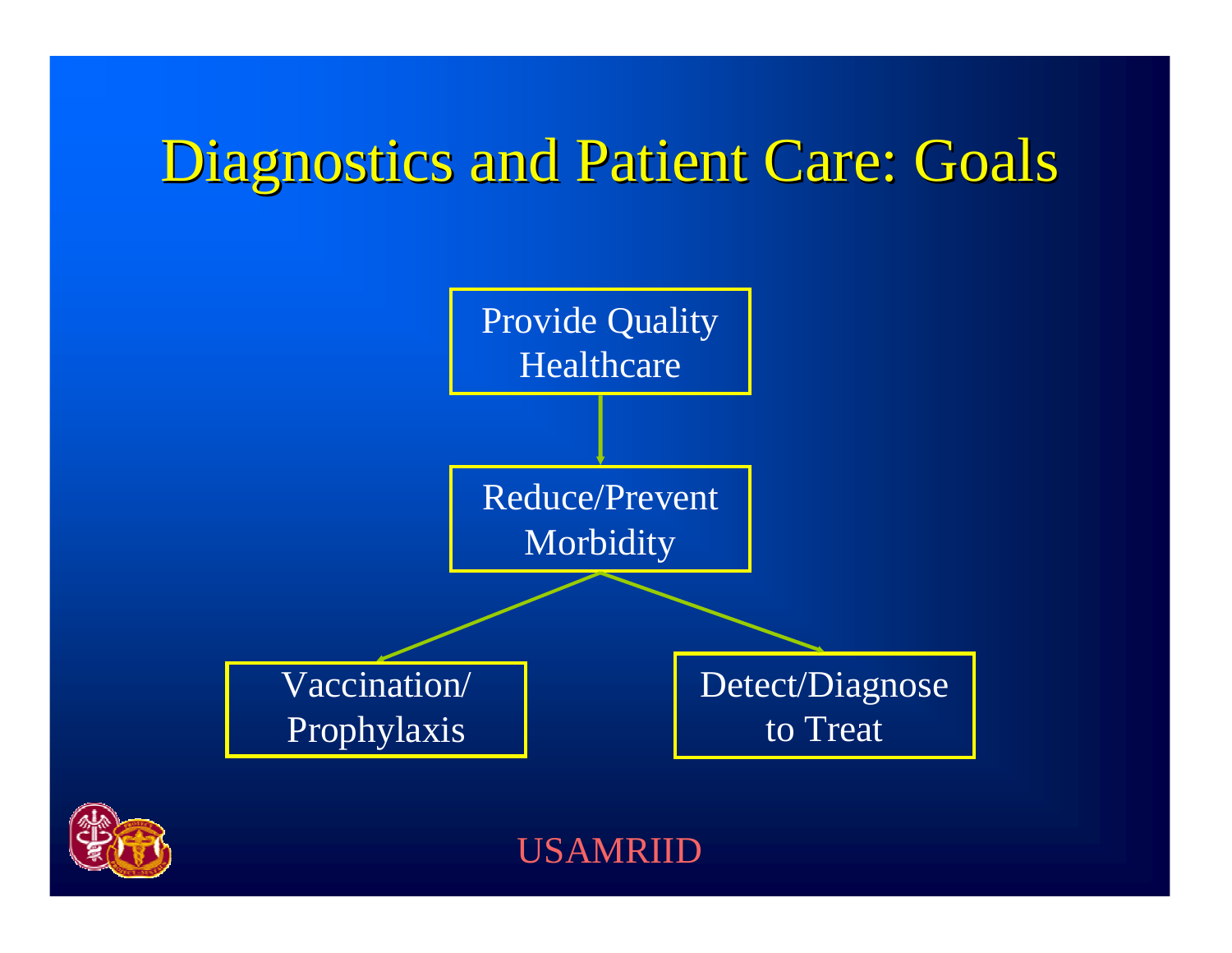### Diagnostic Essentials

**<u>Deed</u>**  $\blacksquare$  Accuracy — Sensitivity – Specificity



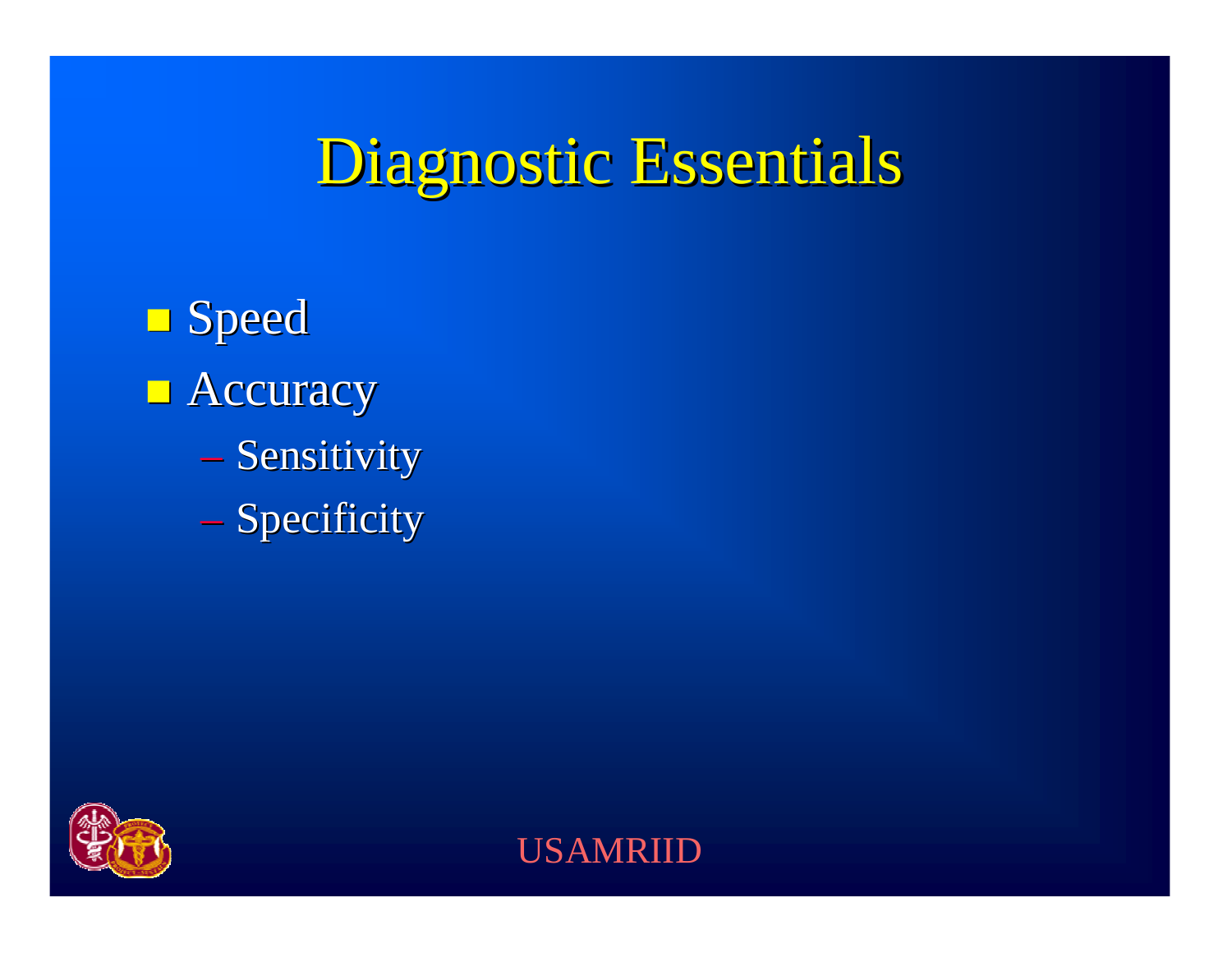#### **Impact of Diagnostics on Patient Care**

- **Immediate postexposure (up to 24 h)**
	- " **very low concentration of agent** " **IMPACT**



• **Acutely ill** " **low concentration of agent**

- $\checkmark$  **IMPACT**
	- **Critically ill** " **High concentration**  $\checkmark$ IMPACT

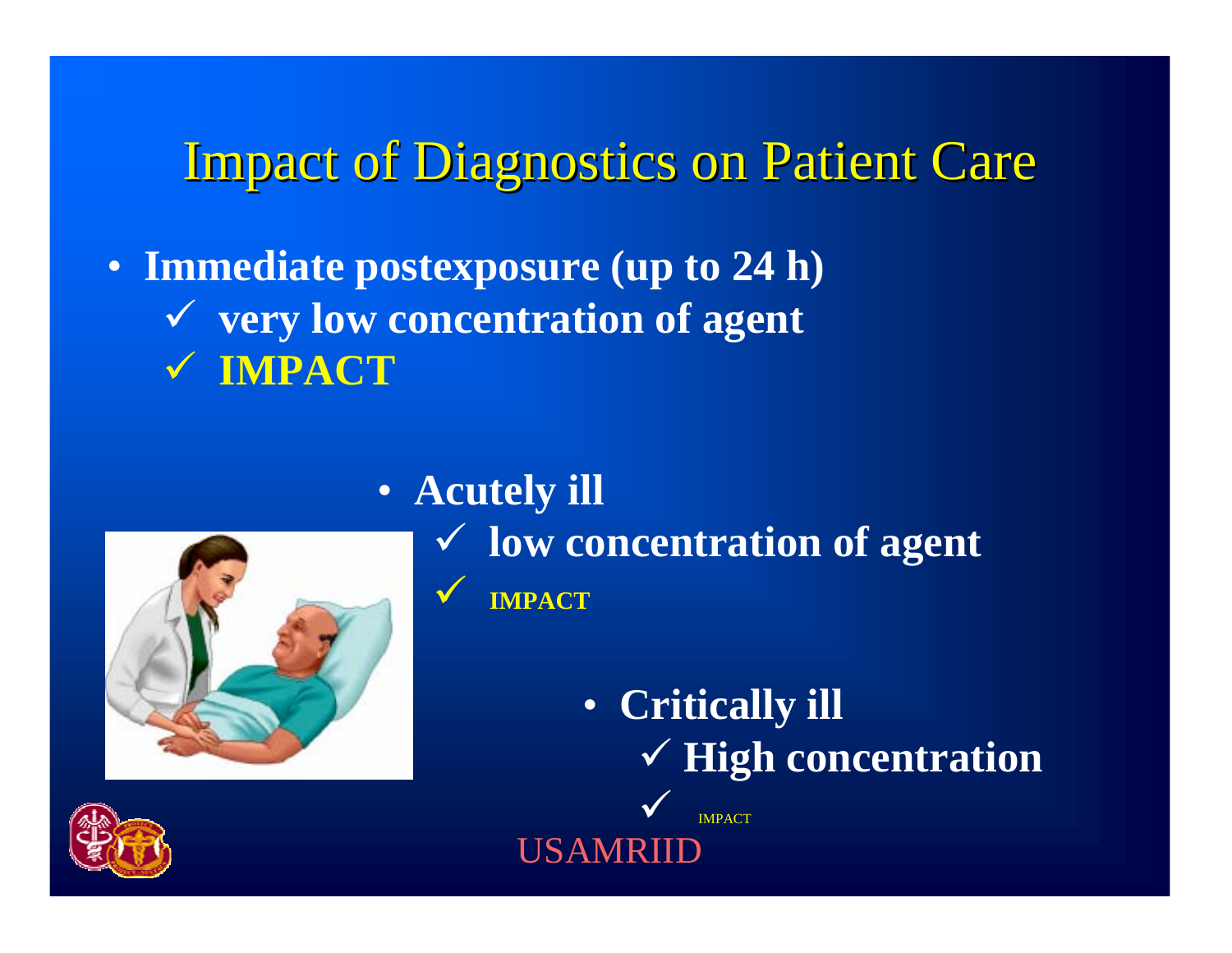### Diagnostic Time Constraint

 $\blacksquare$  Usable results in under 24 hrs **<u>Elissues</u>** 

- Detection of an event
- Transport of samples
- Diagnostic testing
- $-$  Reporting results

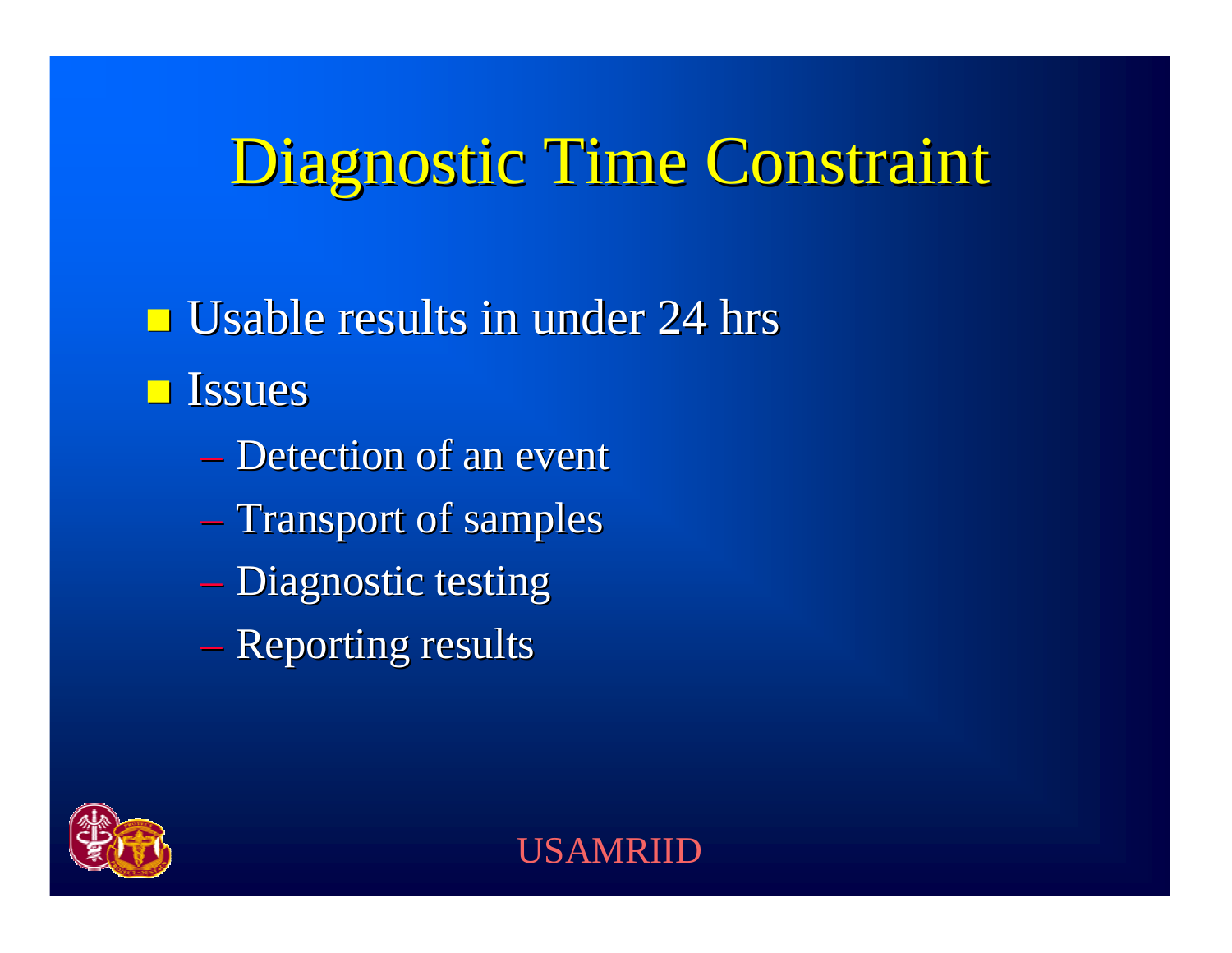### Classical Methods for Identifying Classical Methods for Identifying **Biological Agents**

| Method                        | Time             | Sensitivity | Specificity |
|-------------------------------|------------------|-------------|-------------|
| <b>Culture Isolation</b>      | $1 - 30$ days    | high        | high        |
| <b>Animal Inoculation</b>     | $2 - 30$ days    | high        | high        |
| <b>Antigen Detection</b>      | $4 - 18$ hrs     | low to high | high $*$    |
| <b>Antibody Detection</b>     | $4 hr - 10 days$ | high        | high $*$    |
| <b>Nucleic Acid Detection</b> | $3-8$ hrs        | high        | high*       |

\* reagent dependent

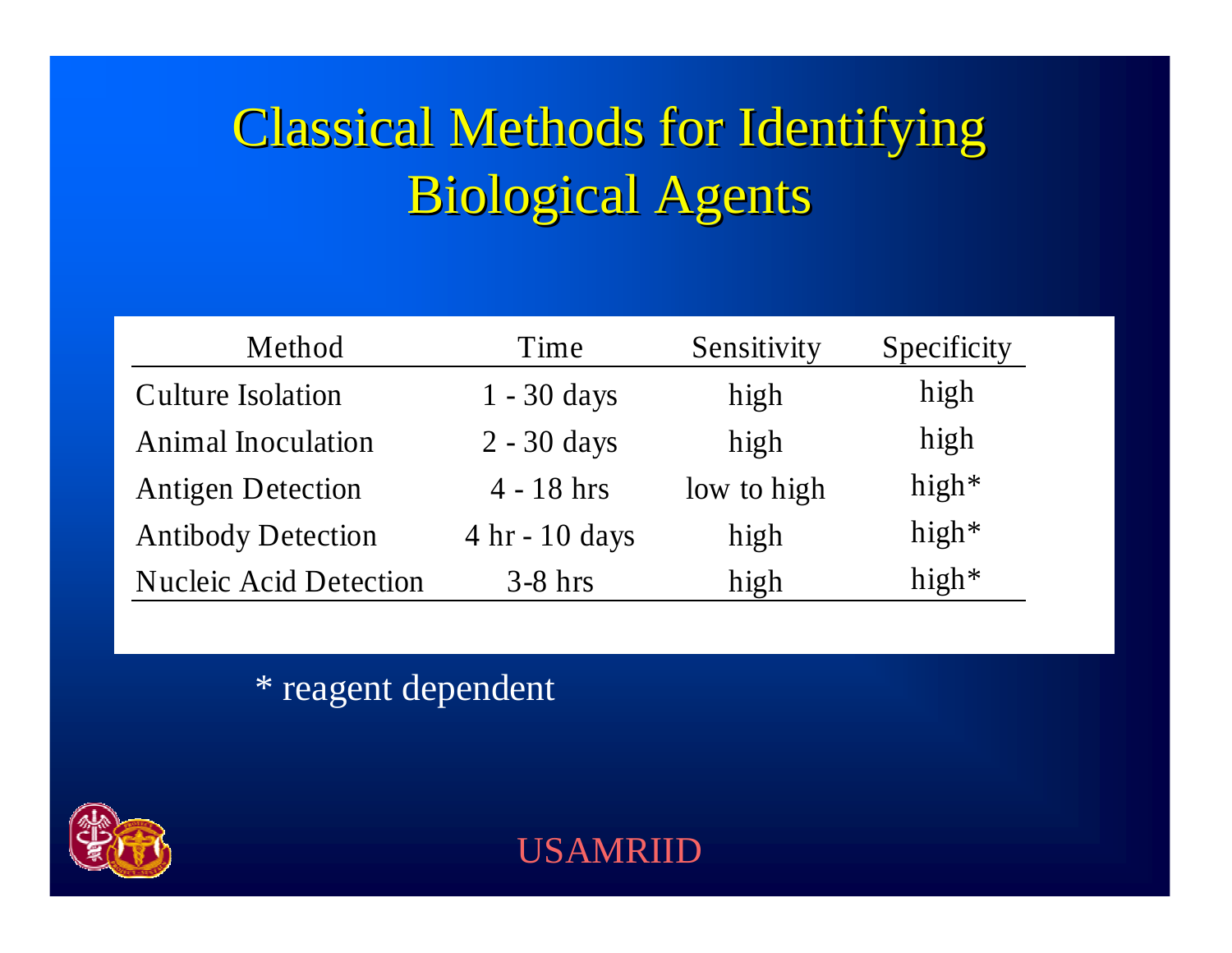## Diagnostic Sensitivity Requirements Diagnostic Sensitivity Requirements

| <b>Agent</b>       | <b>Infective Dose</b>            | <b>Agent</b>                                        | <b>Infective Dose</b> |
|--------------------|----------------------------------|-----------------------------------------------------|-----------------------|
| <b>Anthrax</b>     | 8,000 to 50,000<br><b>spores</b> | <b>Smallpox</b>                                     | 10-100<br>organisms   |
| <b>Brucellosis</b> | 10-100<br>organisms              | <b>VEE</b>                                          | 10-100<br>organisms   |
| <b>Plague</b>      | 100-500<br>organisms             | <b>Viral</b><br><b>Hemorrhagic</b><br><b>Fevers</b> | 1-10 organisms        |
| Q-fever            | 1-10 organisms                   | <b>Botulinum</b><br><b>Toxins</b>                   | $\sim$ 70 ng          |
| <b>Tularemia</b>   | 10-50<br>organisms               | <b>Staph</b><br><b>Enterotoxin B</b>                | $\sim$ 30 ng          |
|                    |                                  |                                                     |                       |

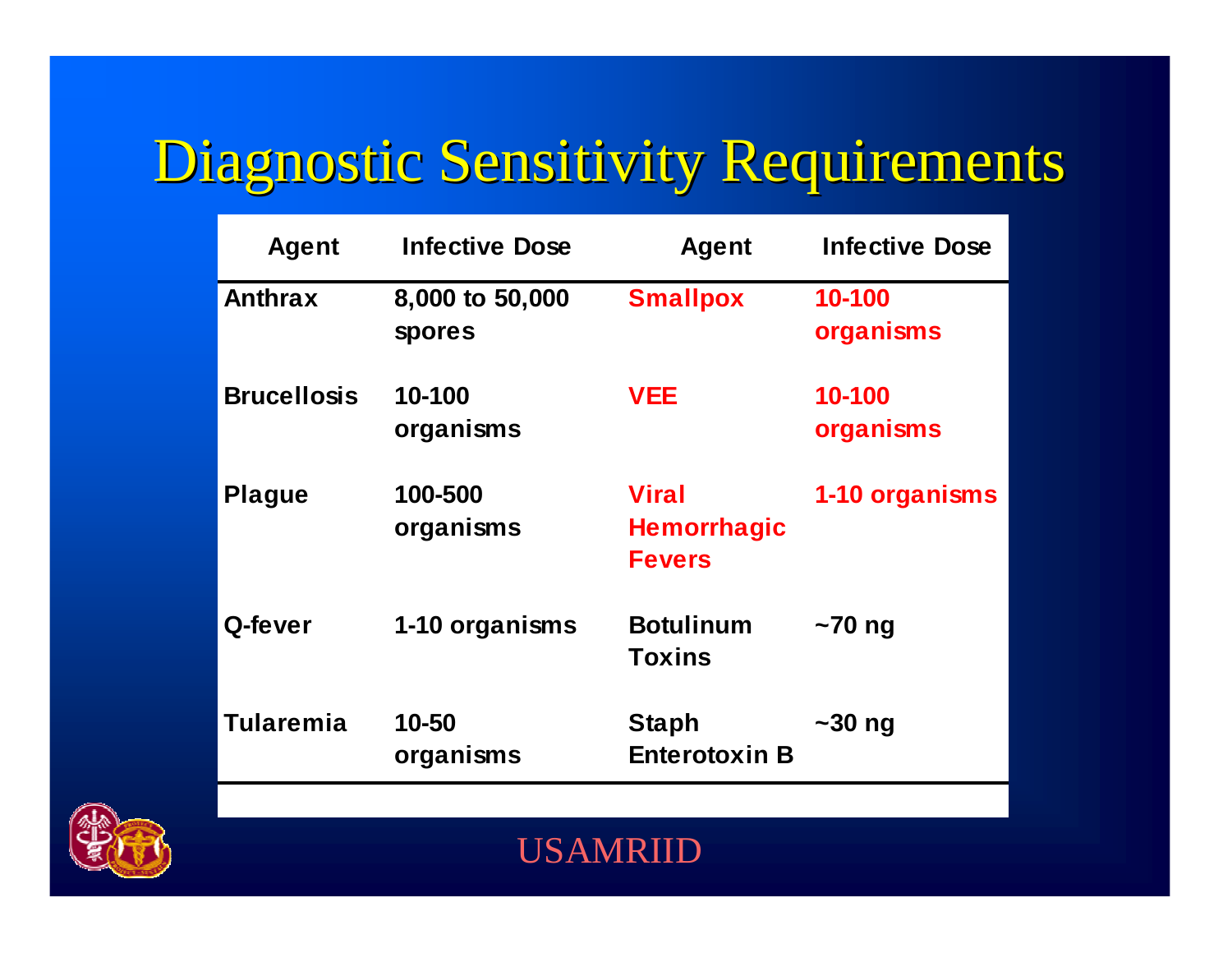#### Integrated Identification and Diagnostic System



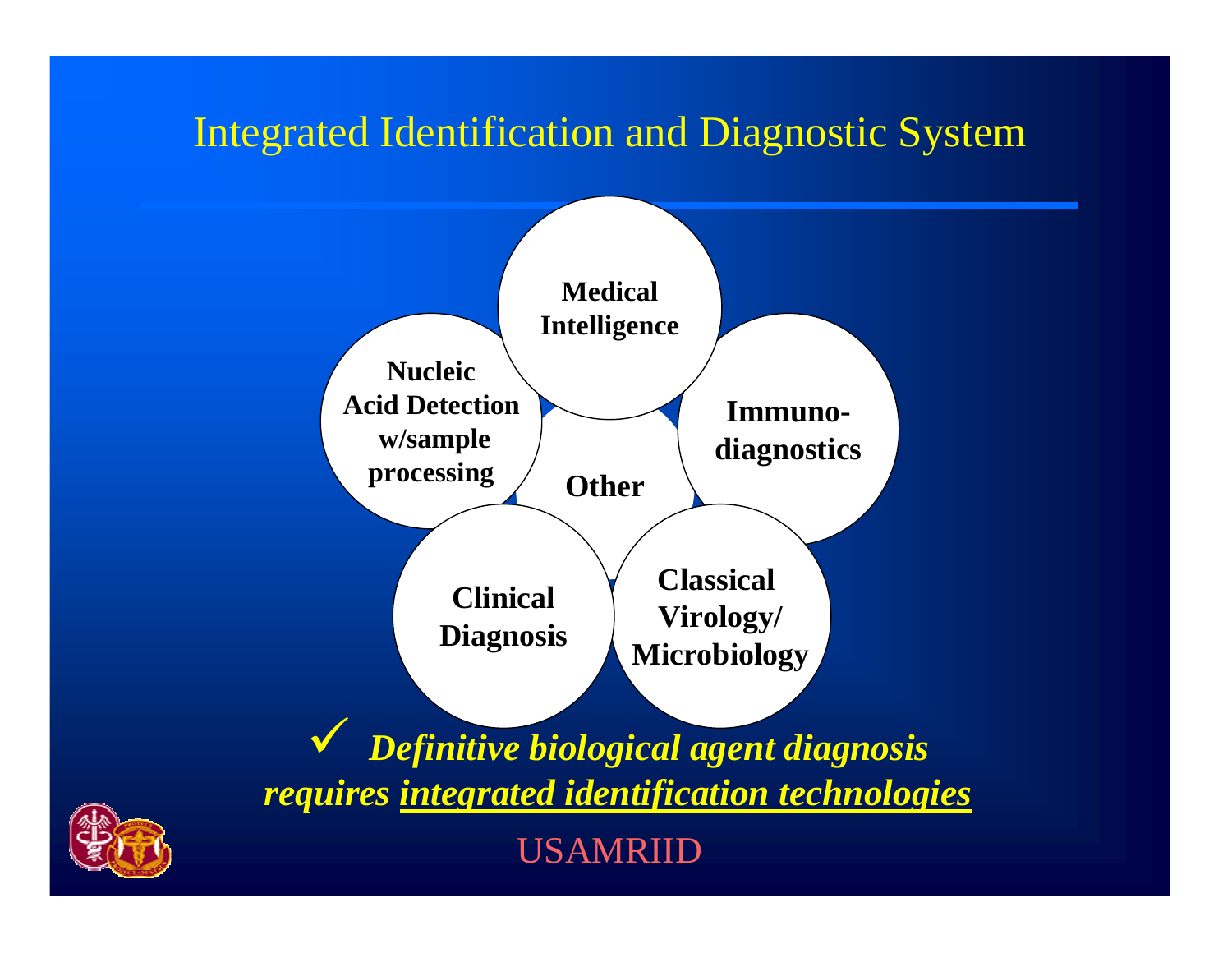#### Real-Time PCR



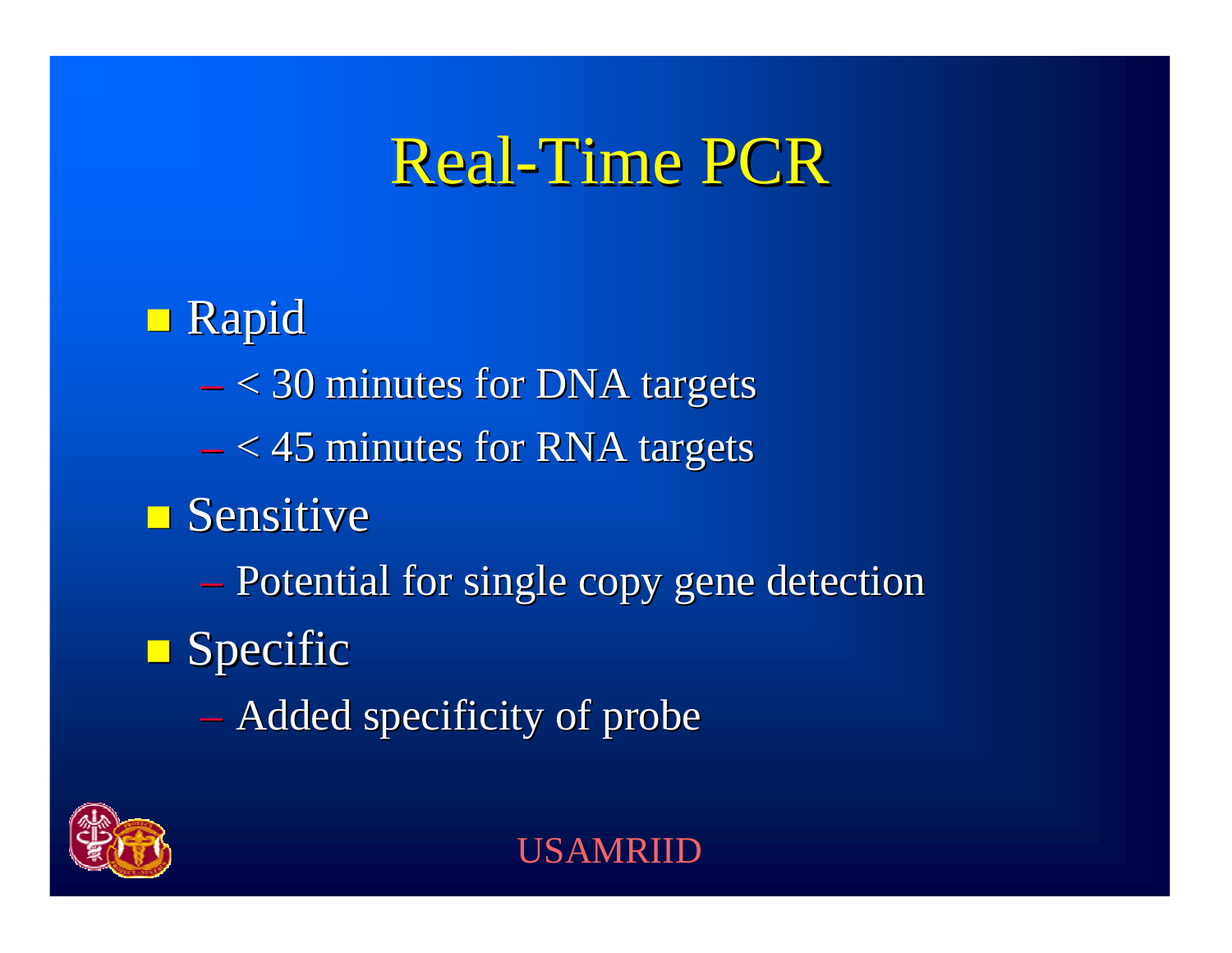#### Real Time PCR



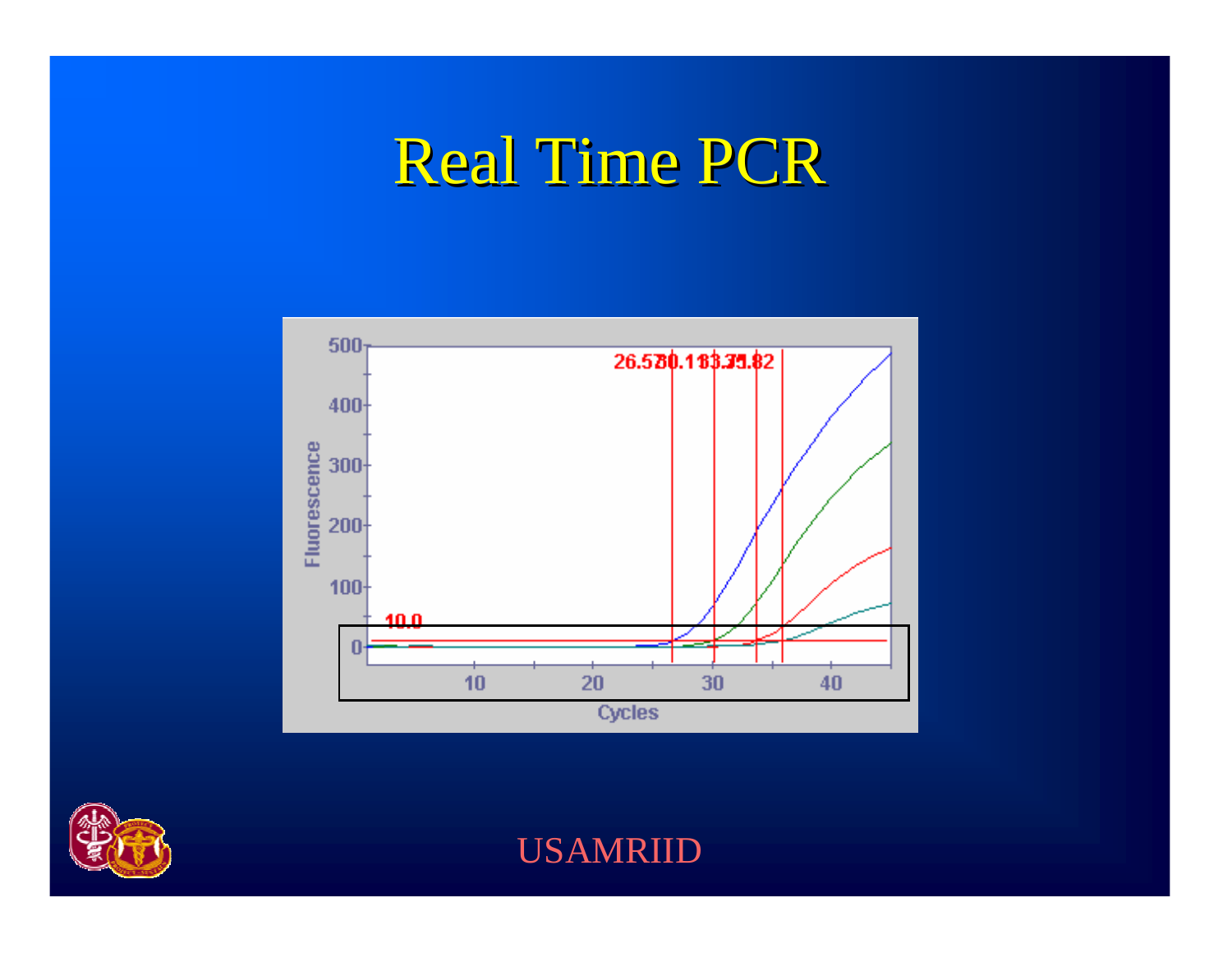## Quantitative PCR



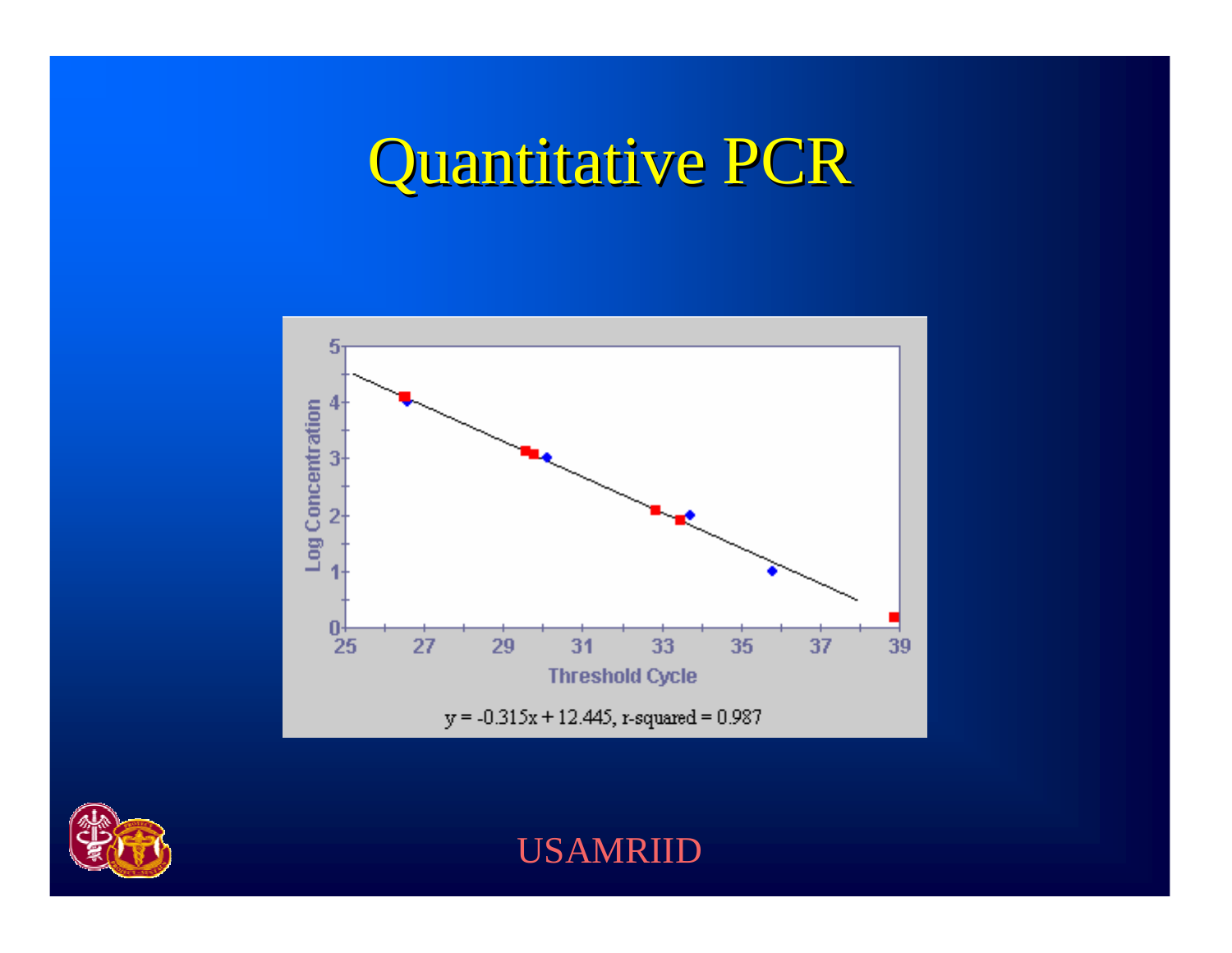### Sample Types

#### **Medical specimens**

- **swabs**
- **whole blood and serum**
- **urine**
- **feces**
- **sputum**
- **lesion exudate**
- **tissues**

#### **Environmental samples**

- **air samplers/collectors**
- **swabs**
- **water**
- **soil**

" **Each matrix may require a unique processing protocol.**

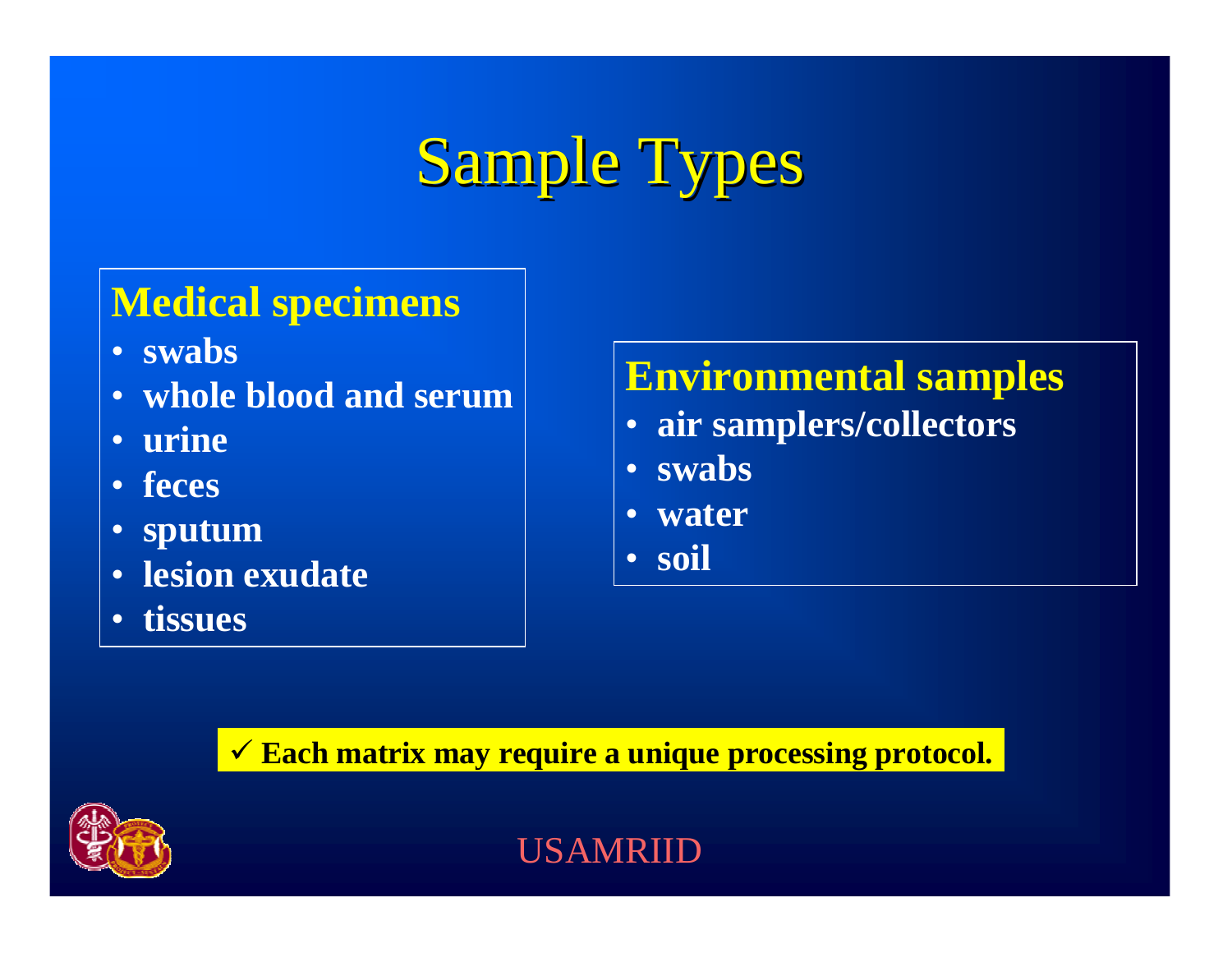#### Biomarkers

**Specific virulence markers**

**Genus and species markers**

**Common pathogenic markers & antibiotic resistance**

**Host Response Markers**



*Diversity*

*&*

*Depth*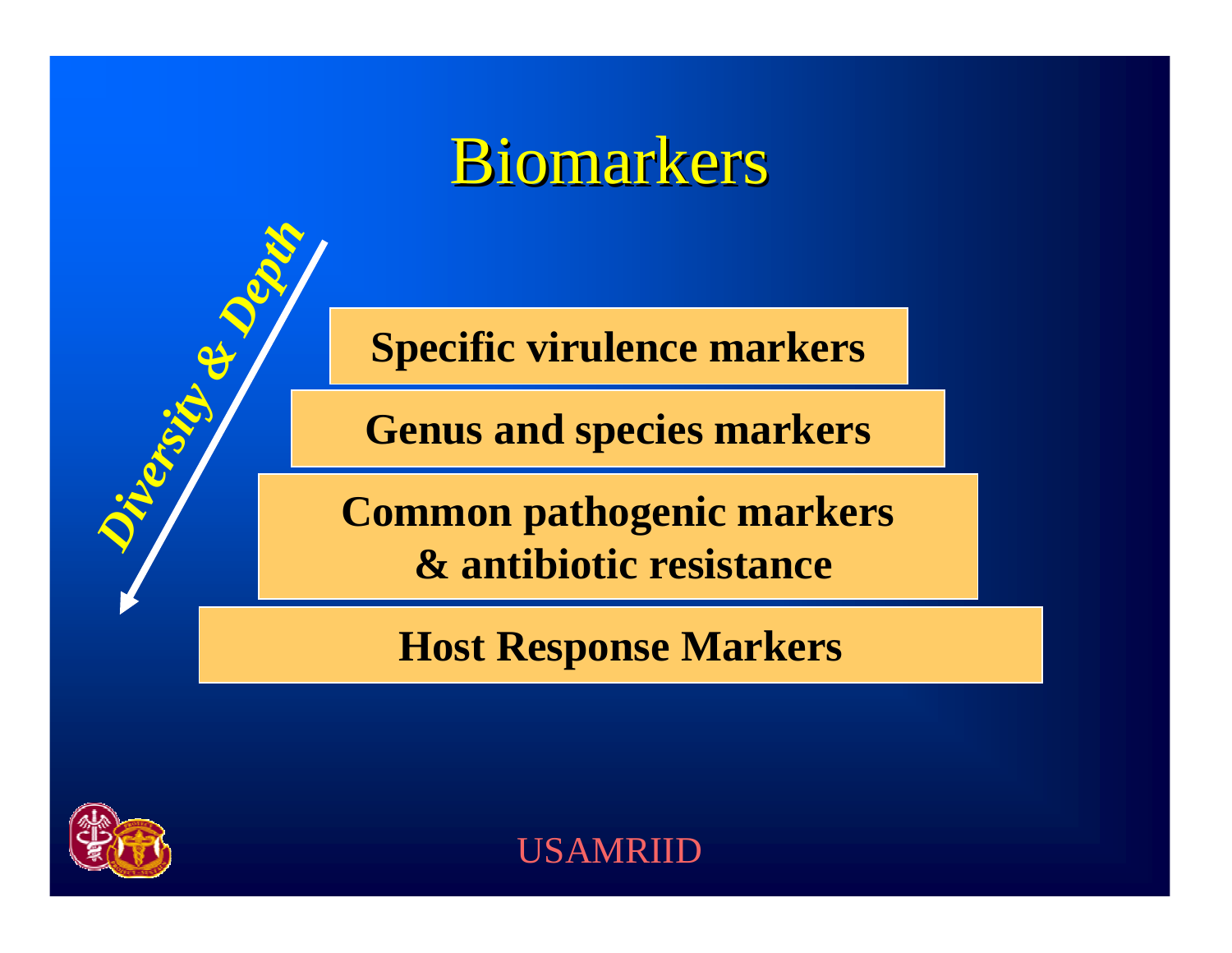#### Determine Gene Target(s)

 $\blacksquare$  Targets that are specific to agent of interest – Specific virulence (toxin genes) – Specific function (accessory genes)  $\blacksquare$  Genes that code for protein product  $\blacksquare$  Exploit sequence variability for allelic discrimination

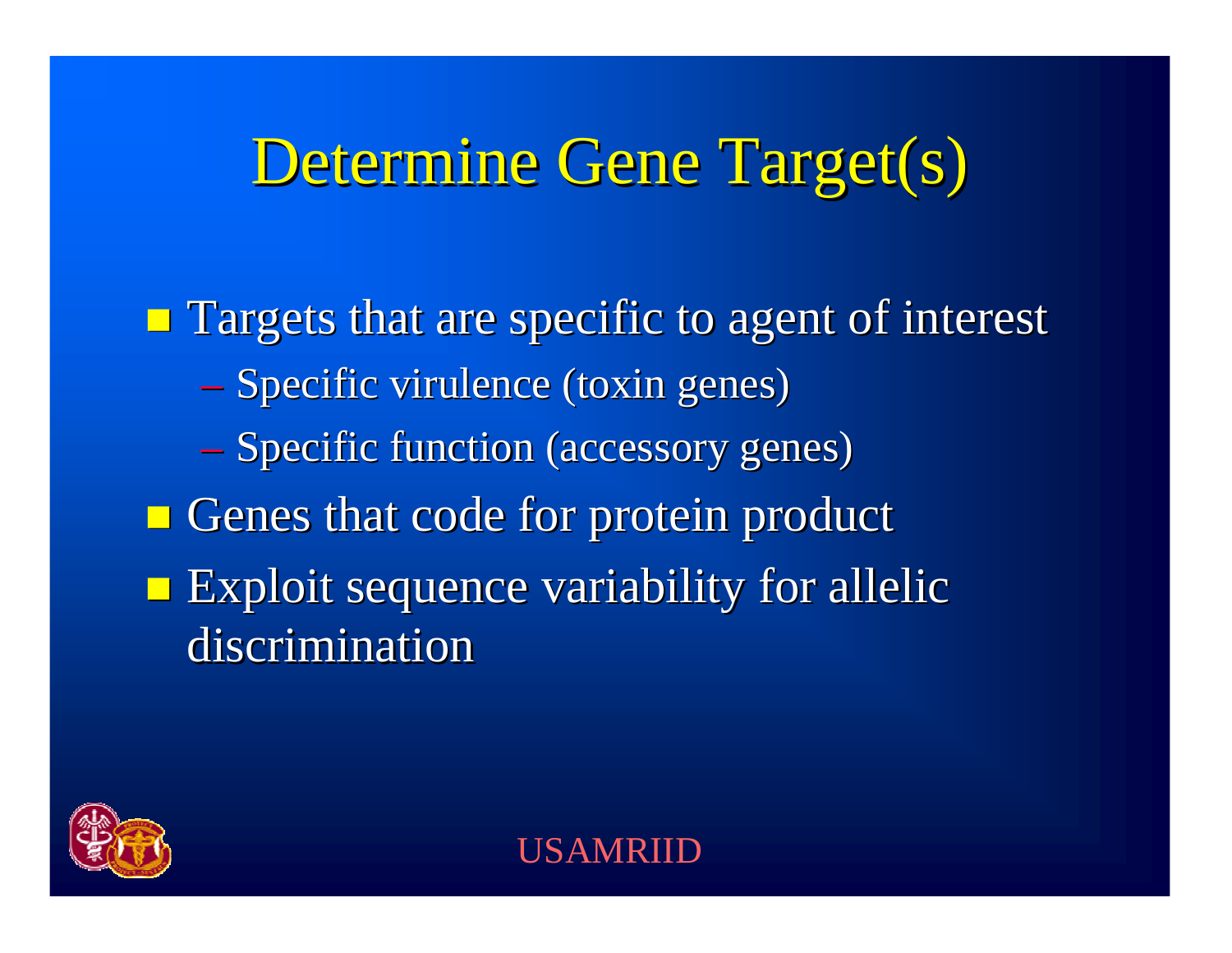## Taqman® Chemistry



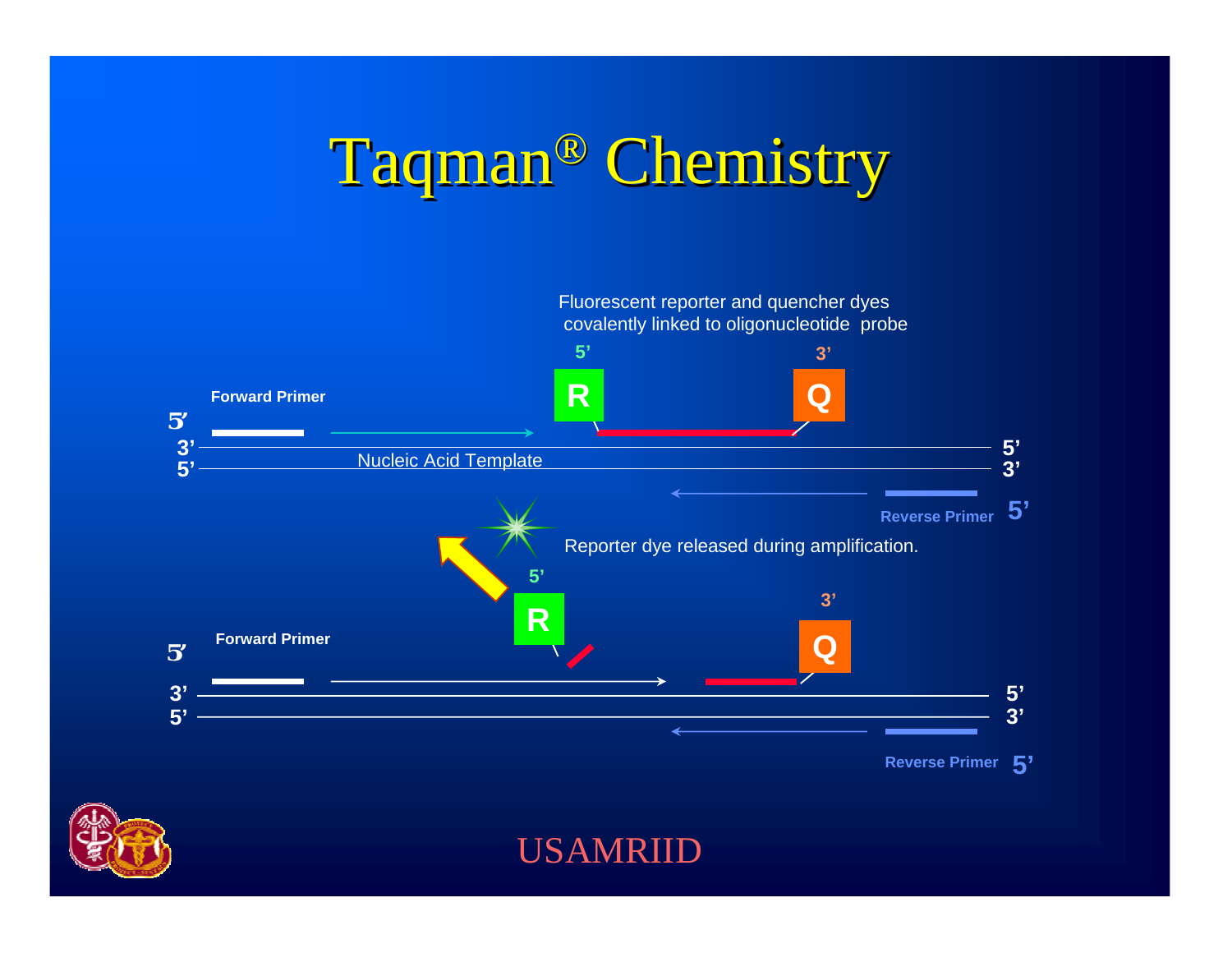#### **Common Real-Time PCR Chemistry: TaqMan-MGB**



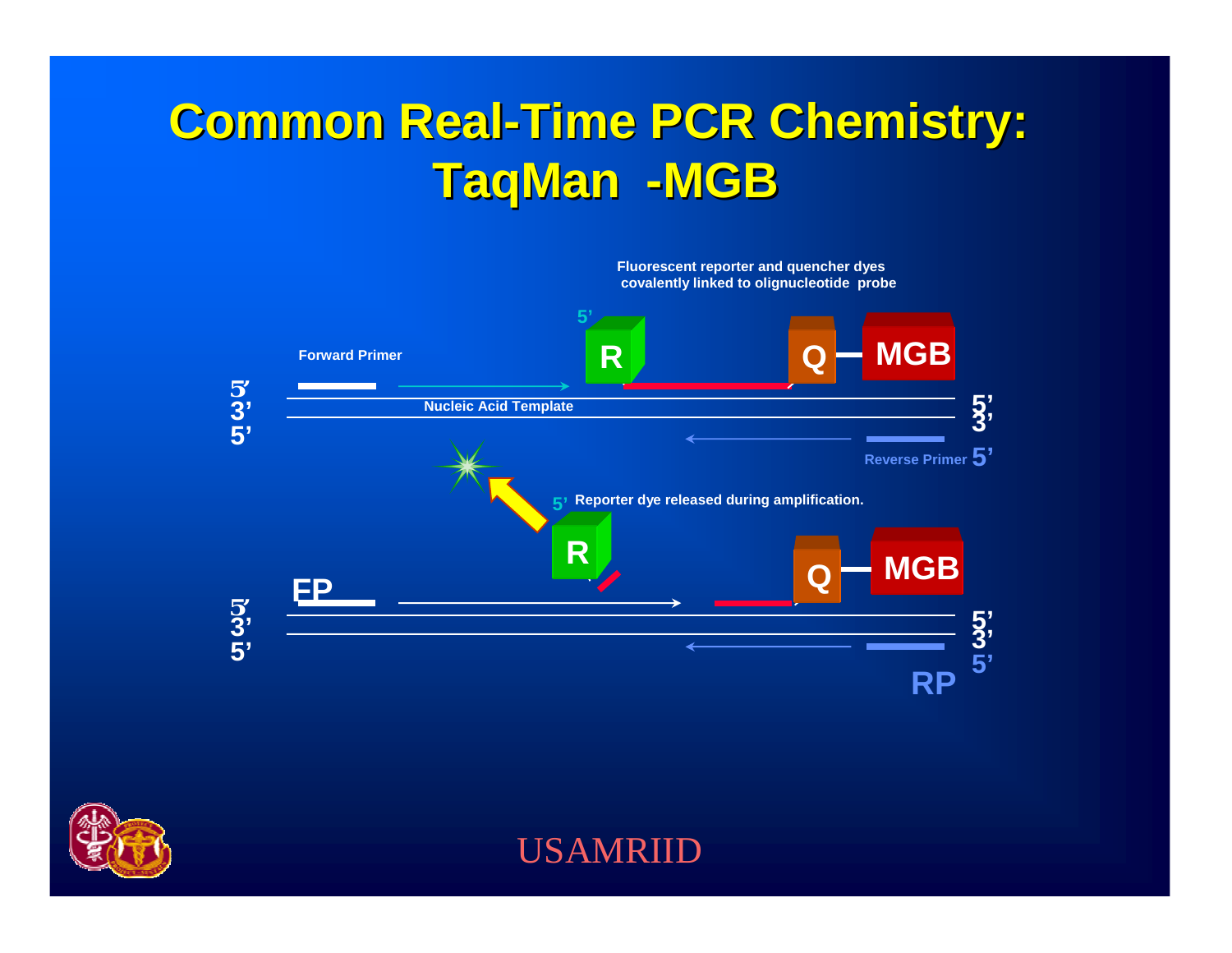#### Primer Design Guidelines

**E** Length of 18-25 nucleotides

- !Primer Tms of  $59^0$ -60<sup>0</sup>C, both primer Tms within  $2^0C$
- $\blacksquare$  No more than 2 Gs or Cs within the 5 terminal nucleotides at the 3' end
- $\blacksquare$  The primers corresponding to the same strand as the probe should be within 30 nucleotides of the probe
- $\blacksquare$  Avoid long runs of single nucleotides
- $\blacksquare$  40-60% GC content
- $\blacksquare$  Amplicon of 80-150 base pairs

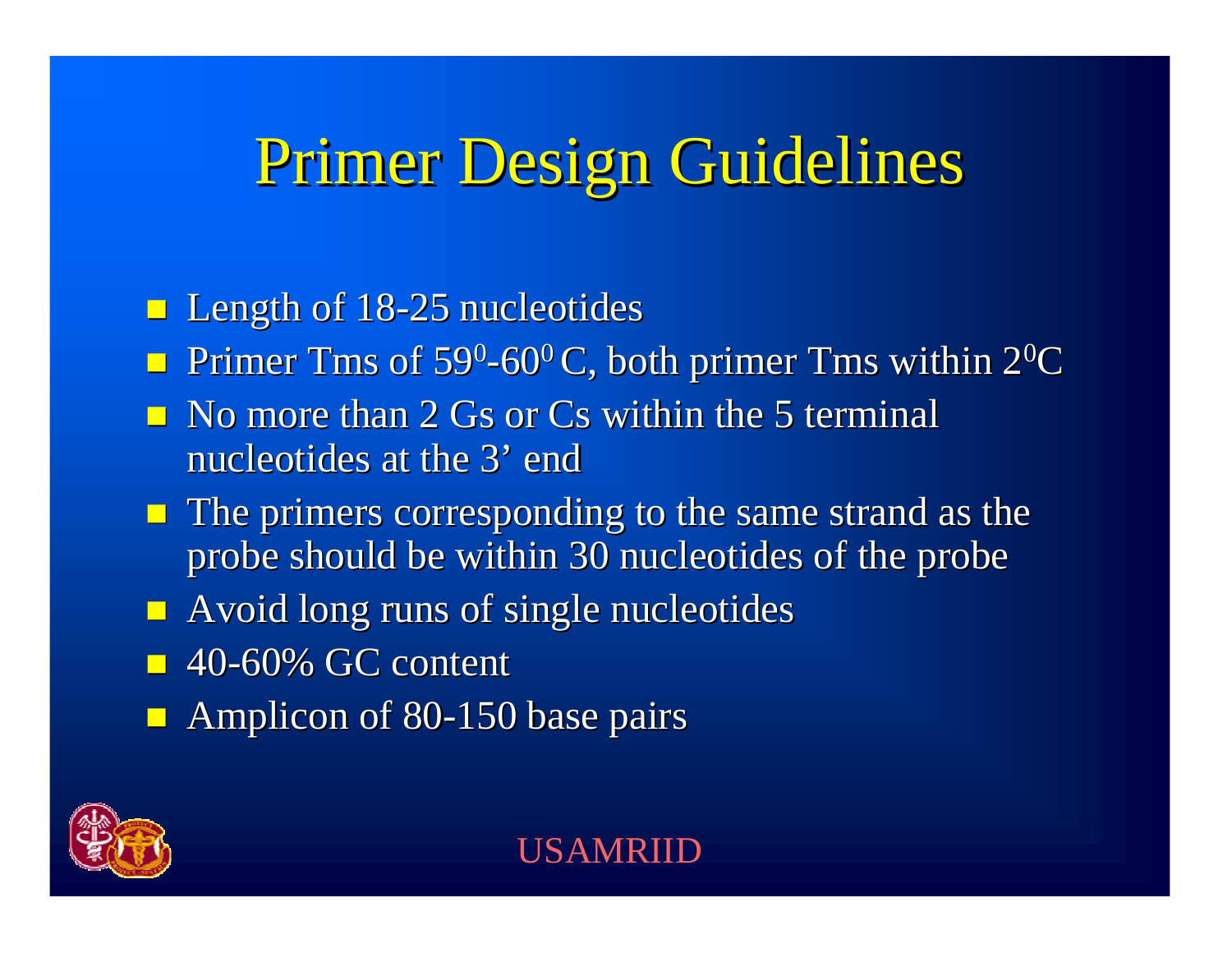### Probe Design Guidelines

 $\blacksquare$  Length of  $\leq 30$  oligonucleotides

- **Probe Tm 7<sup>0</sup>-10<sup>0</sup>C higher than primer Tms (67-70<sup>0</sup>C)**
- $\blacksquare$  No 5' terminal G residues
- $\blacksquare$  Less than 30 nucleotides from corresponding strand's primer
- $\blacksquare$  Avoid long runs of single nucleotides
- $\blacksquare$  Select strand which gives probe more C than G residues
- $\blacksquare$  GC content 40-60%

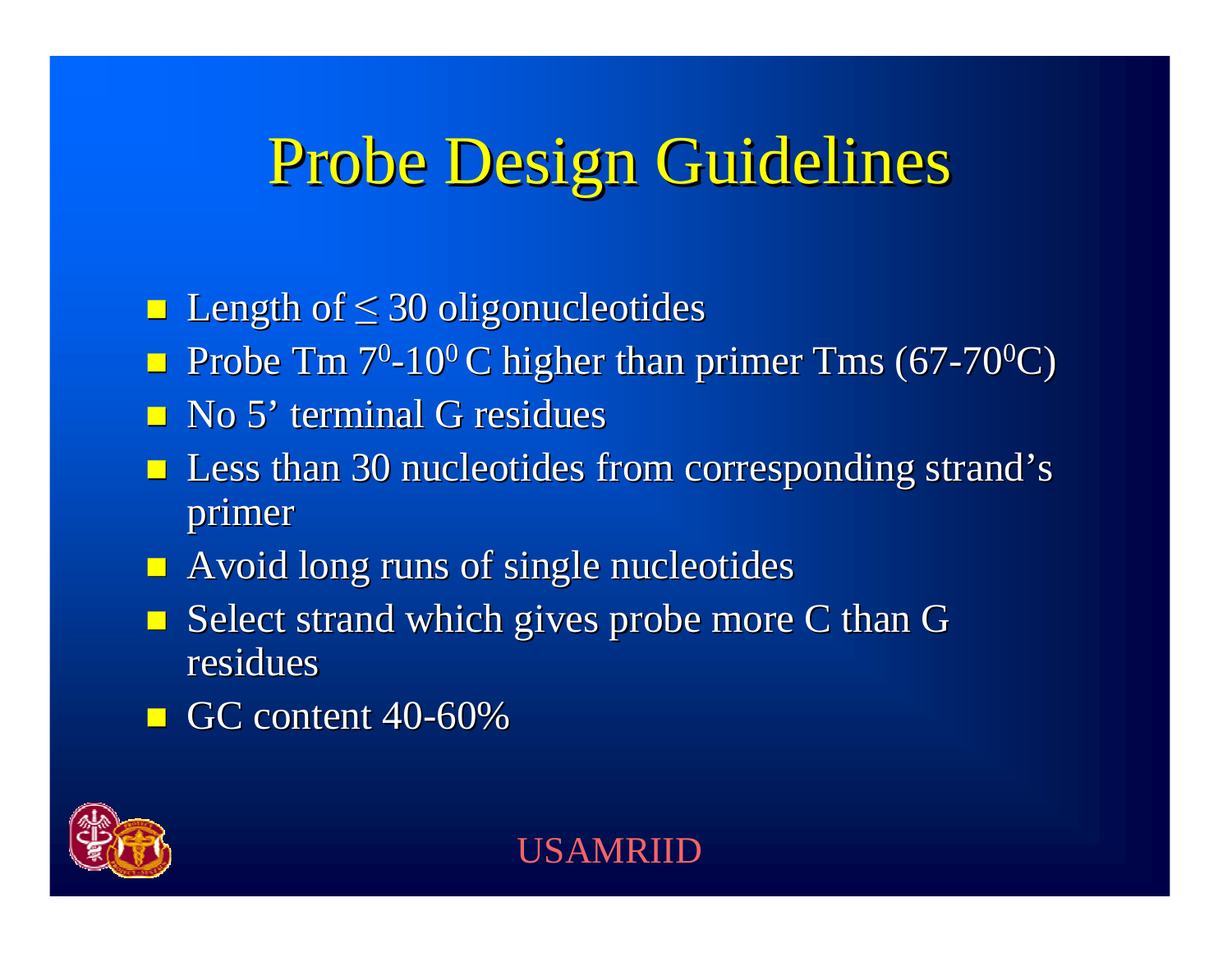### Taqman® MGB Probes

**.** Licensed to Applied Biosystems by Epoch biosciences Protein which binds double stranded DNA within the minor groove

- Attached to 3' end of probe
- $-$  Folds back and stabilizes the duplex after hybridization
- $-$  Stabilization raises the Tm of the probe by  $10$ - $12^0C$ 
	- » Shortens probe length
	- » Improves allelic discrimination
	- » Provides greater flexibility in probe design

 $\blacksquare$ Probes are coupled with a non-fluorescent quencher at the 3' end

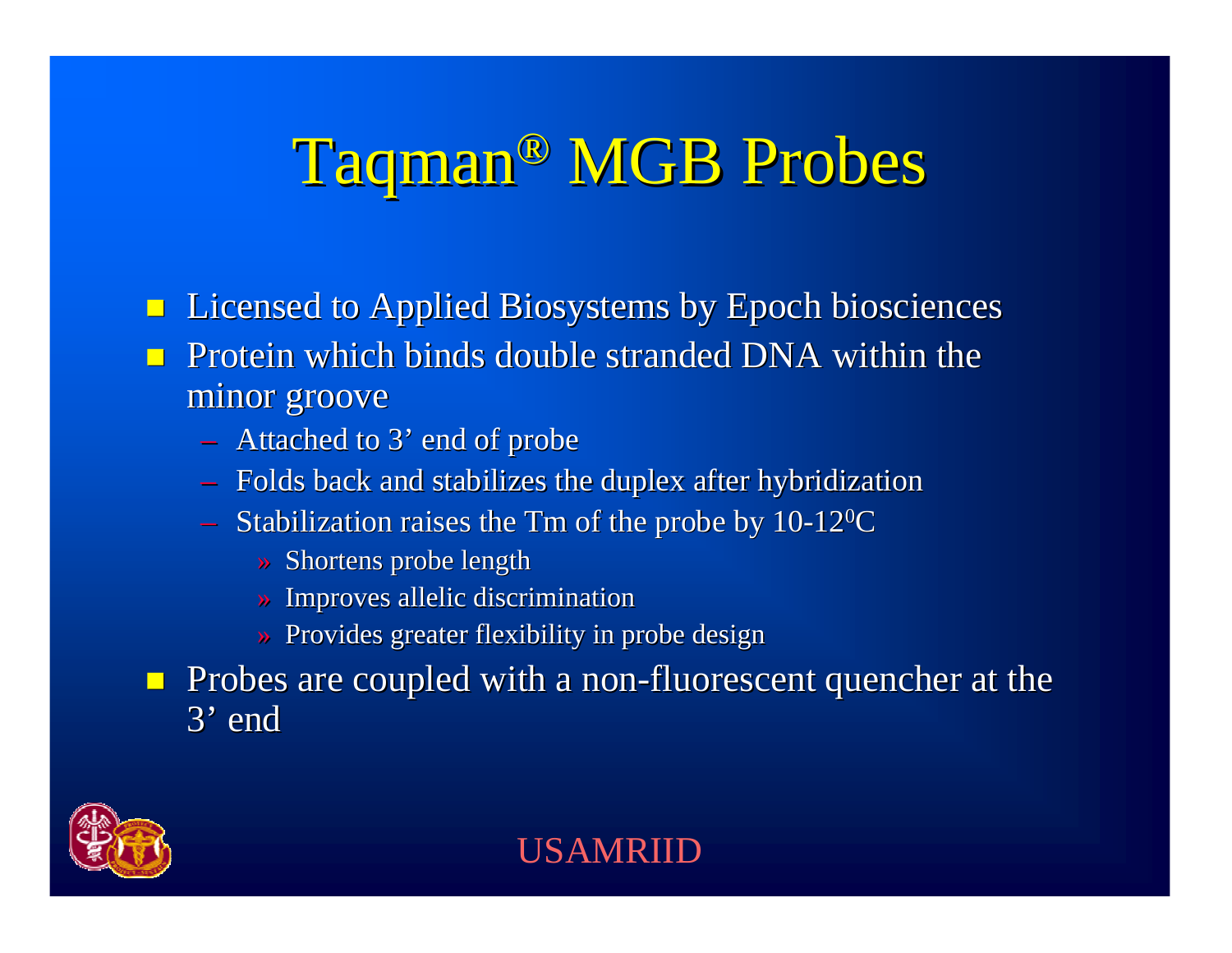# Taqman® MGB Probes for **Allelic Discrimination**



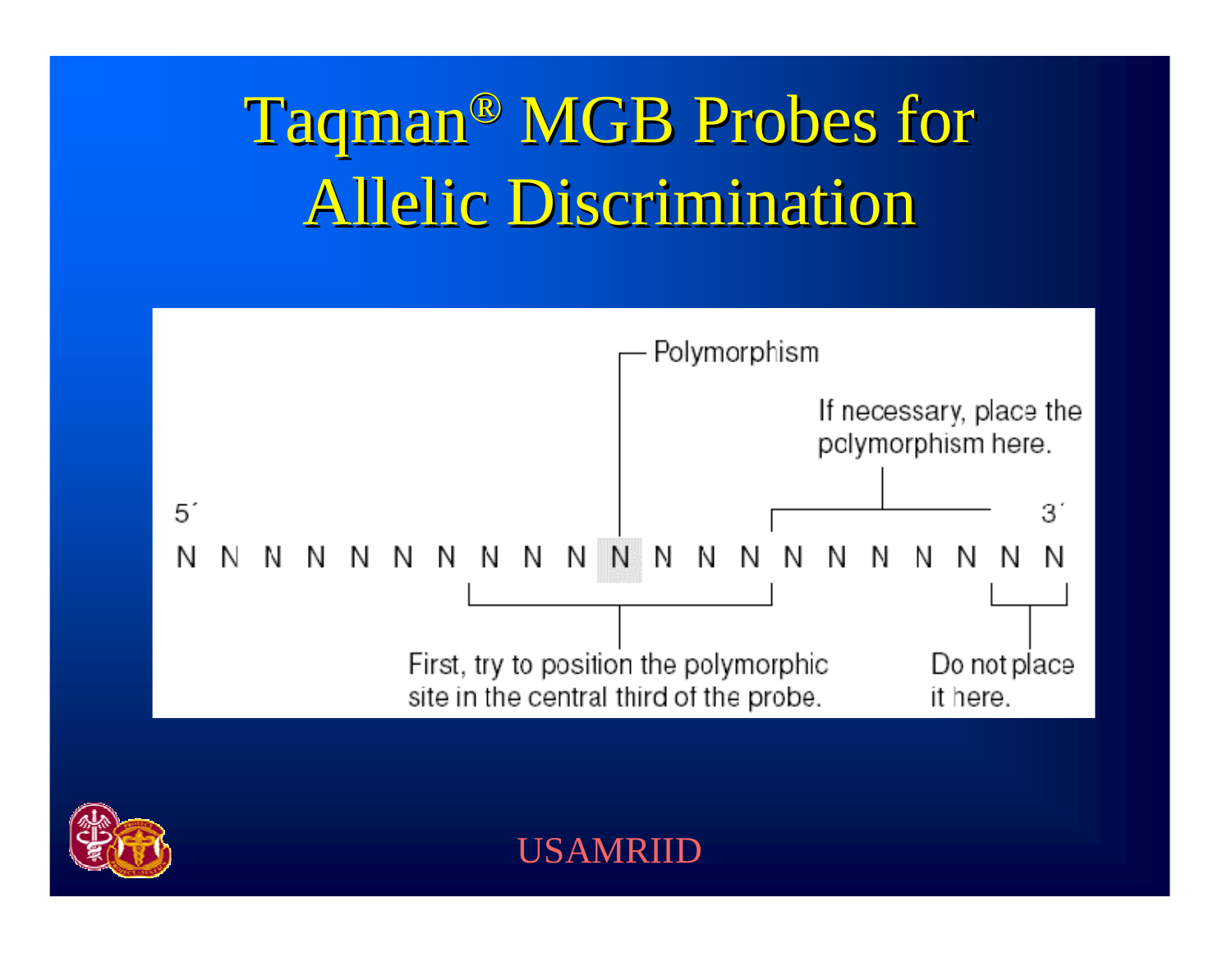### Design Software

 $\blacksquare$  **Primer Express 2.0 – Applied Biosystems Example 2 LightCycler Primer and Probe Design LightCycler Primer and Probe Design E NetPrimer (Premier Biosoft)**  $\blacksquare$  OMIGA 2.0 ■ Oligo

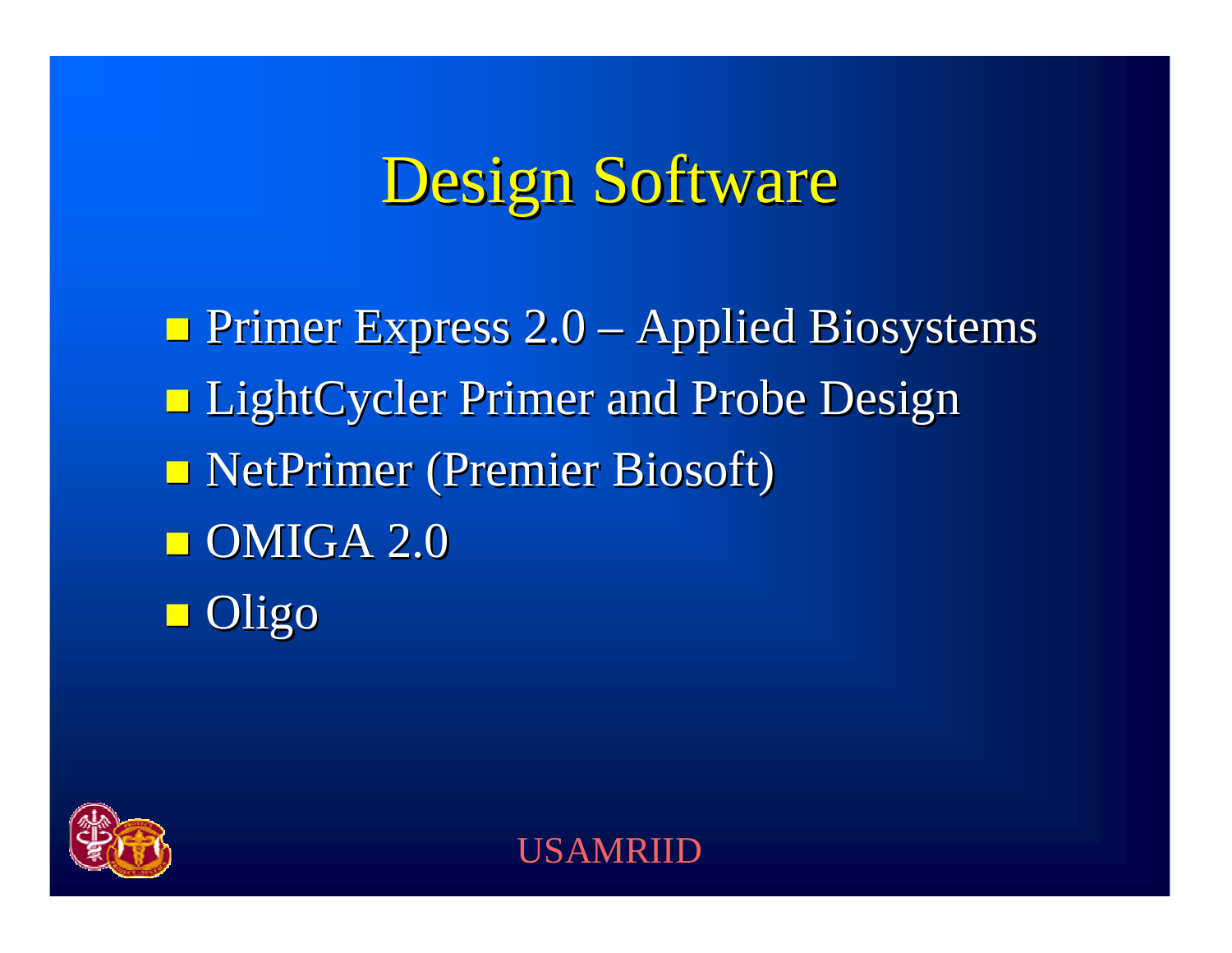## Taqman® Optimization

#### $\blacksquare$  Optimize the following parameters

- $-$  MgCl<sub>2</sub> concentration (3mM-7mM)
- Primer concentration (0.1 $\mu$ M 1.0 $\mu$ M)
- Temperature (Smart Cycler)
- Probe
- $\blacksquare$ Criteria for optimal conditions
	- $-$  Conditions which result in the earliest crossing threshold (Ct)
	- Conditions which produce the most fluorescence (endpoint fluorescence)
	- All conditions assayed in triplicate average of triplicates are used for comparisons

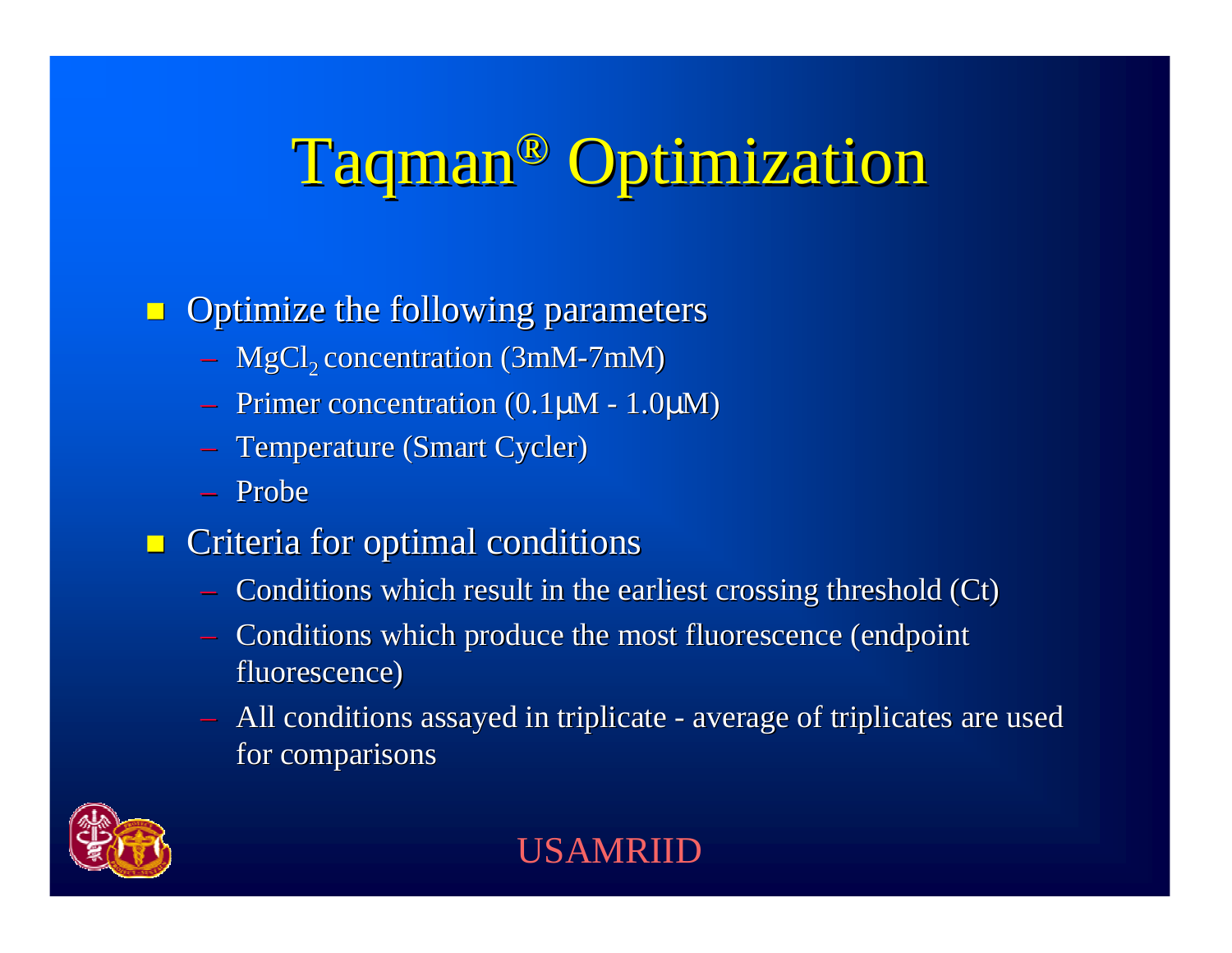### Chemistry

**Buffers from Idaho Technologies**  $-$  dNTPs and 10X buffer with MgCl<sub>2</sub> ■ Smart Cycler<sup>™</sup> Additive Reagent (SCAR buffer), Cepheid technical note  $\blacksquare$  **Platinum Taq DNA Polymerase (Invitrogen)** 

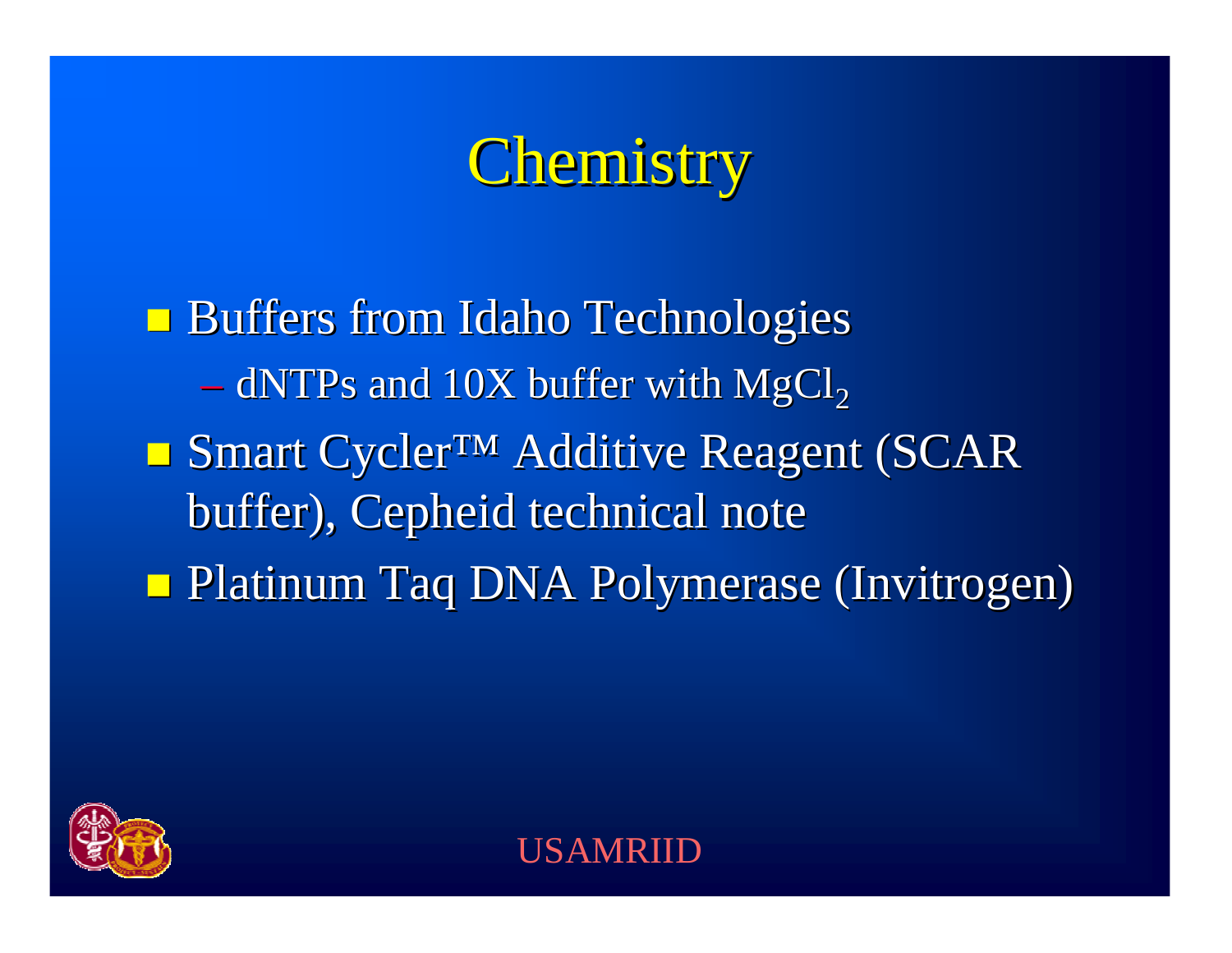### Typical Cycling Parameters

**T** Two-step PCR – Denature – Extend and anneal  $\blacksquare$  Parameters  $-$  95<sup>0</sup>C for 2 minutes (activates Taq polymerase)  $-$  95<sup>0</sup>C for 1 second  $-60^{\circ}$ C for 20 seconds  $\blacksquare$  Total time <30 minutes *45 cycles*

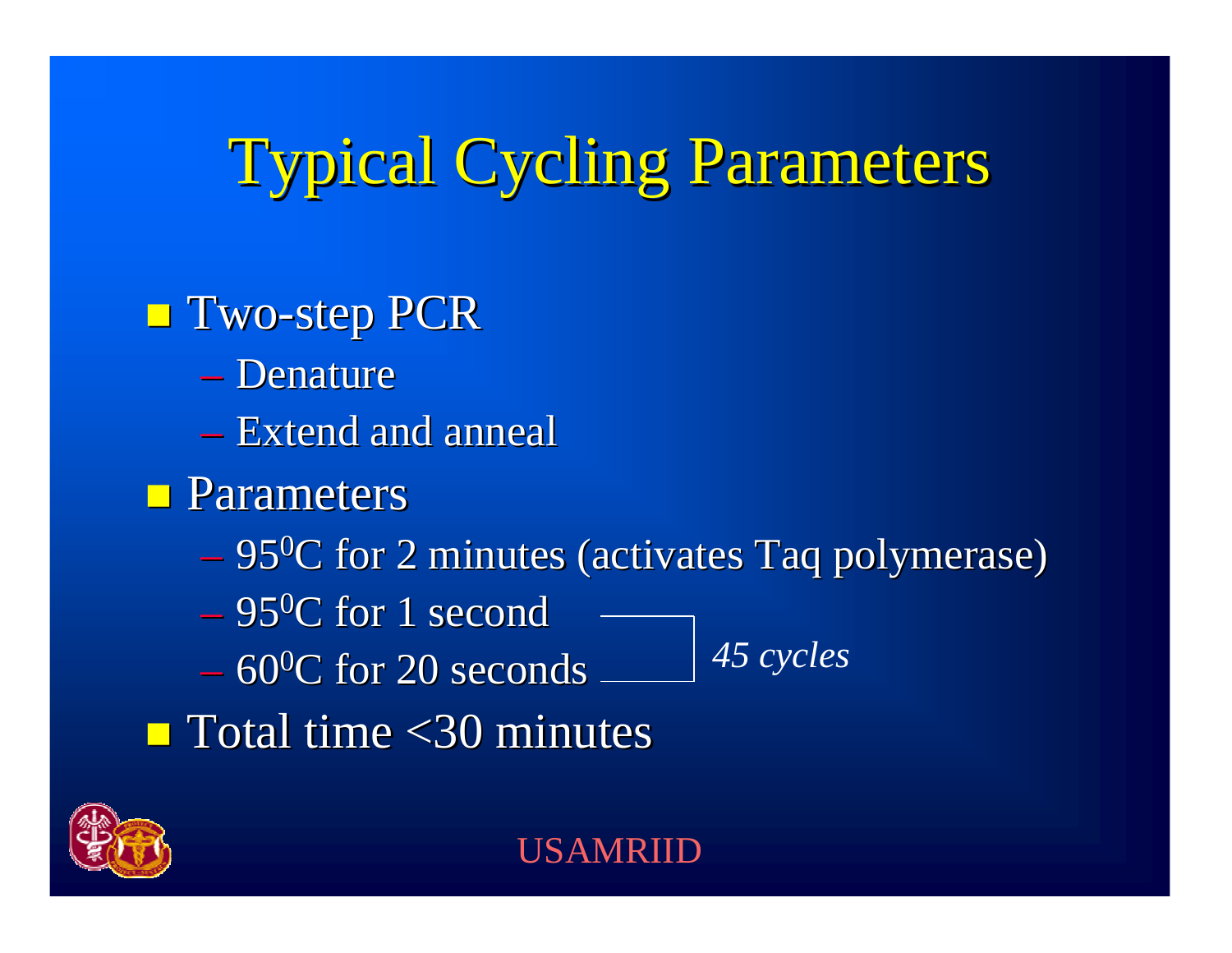### Sensitivity / Optimized Assay



**Cycle Number**

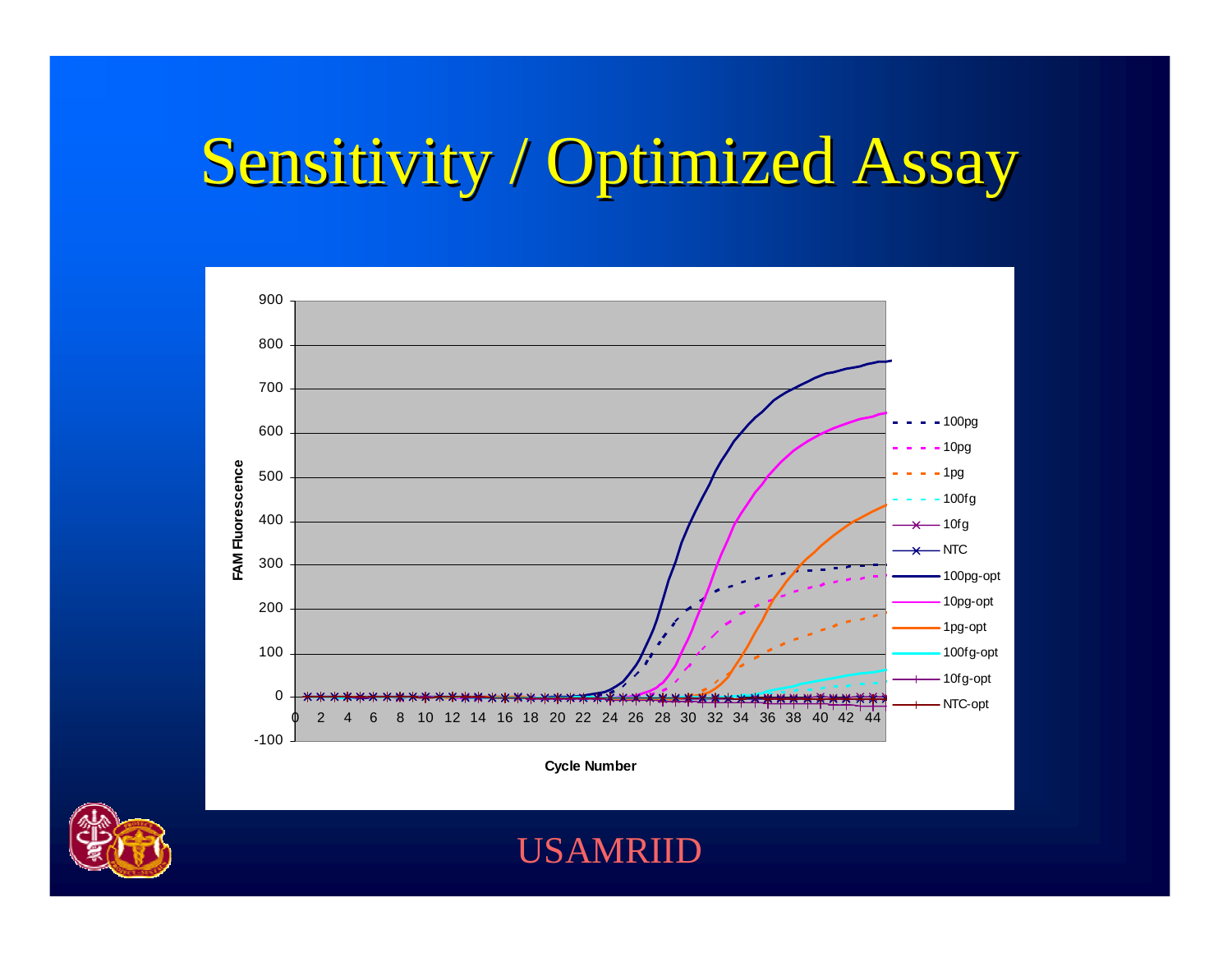Bacillus anthracis BA0068 Bacillus bronchiseptica Staphylococcus epidermidis Bacillus anthracis **Clostridium botulinium** Communicum Staphylococcus Aureus Bacillus anthracis **Comamonas acidivarns** Comemonas acidivarns Streptococcus pyogenes Bacillus anthracis N.H. Corynebacterium sp. Streptococcus pneumoniae Bacillus anthracis (Ames) **Enterococcus durans** The Contract Persinia enterocolitica Bacillus anthracis (Sterne) Enterococcus faecalis Xersinia kristensenii Bacillus anthracis (Buffalo) Enterococcus facealis Xersinia frederiksenii Bacillus anthracis (ST1) Escherichia coli Network Charles anthracis (ST1) Bacillus anthracis (ST1) Bacillus anthracis (SPS.97.13.079) H. influenzae Yersinia ruckeri Bacillus anthracis (SPS 97.13.213) Klebsiella Pneumoniae Versinia enterocolitica Bacillus anthracis (V770-NP-1R) Neisseria lactamica Versinia pestis Bacillus anthracis (CDC 476) **Proteus mirabilis** Proteus **Macillus Anthracis** Yersinia pestis Bacillus anthracis (Vollum) Providencia stuartii Versinia pestis Bacillus anthracis (NH) Pseudomonas aeurgenosia Yersinia pestis Bacillus cereus **Ralsonia picketti** Ralsonia picketti Yersinia pestis Bacillus cereus **Salmonella enteritidis** The Salmonella enteritidis **Salmonella enteritidis** Yersinia pestis Bacillus thurigiensis **Serratia odorifera** Serratia Providentia Persinia pestis Bacillus coagulans **Shigella flexneri** Shigella flexneri Yersinia pestis Bacillus macerans **Shigella sonnei** Shigella sonnei Yersinia pestis Bacillus megaterium and Staphylococcus aureus Theorem Yersinia pestis Bacillus popilliae Staphylococcus hominis



### Specificity

#### Organism Organism Organism

Acineobacter baumanni and Bacillus subtilis var niger Staphylococcus saprophyticus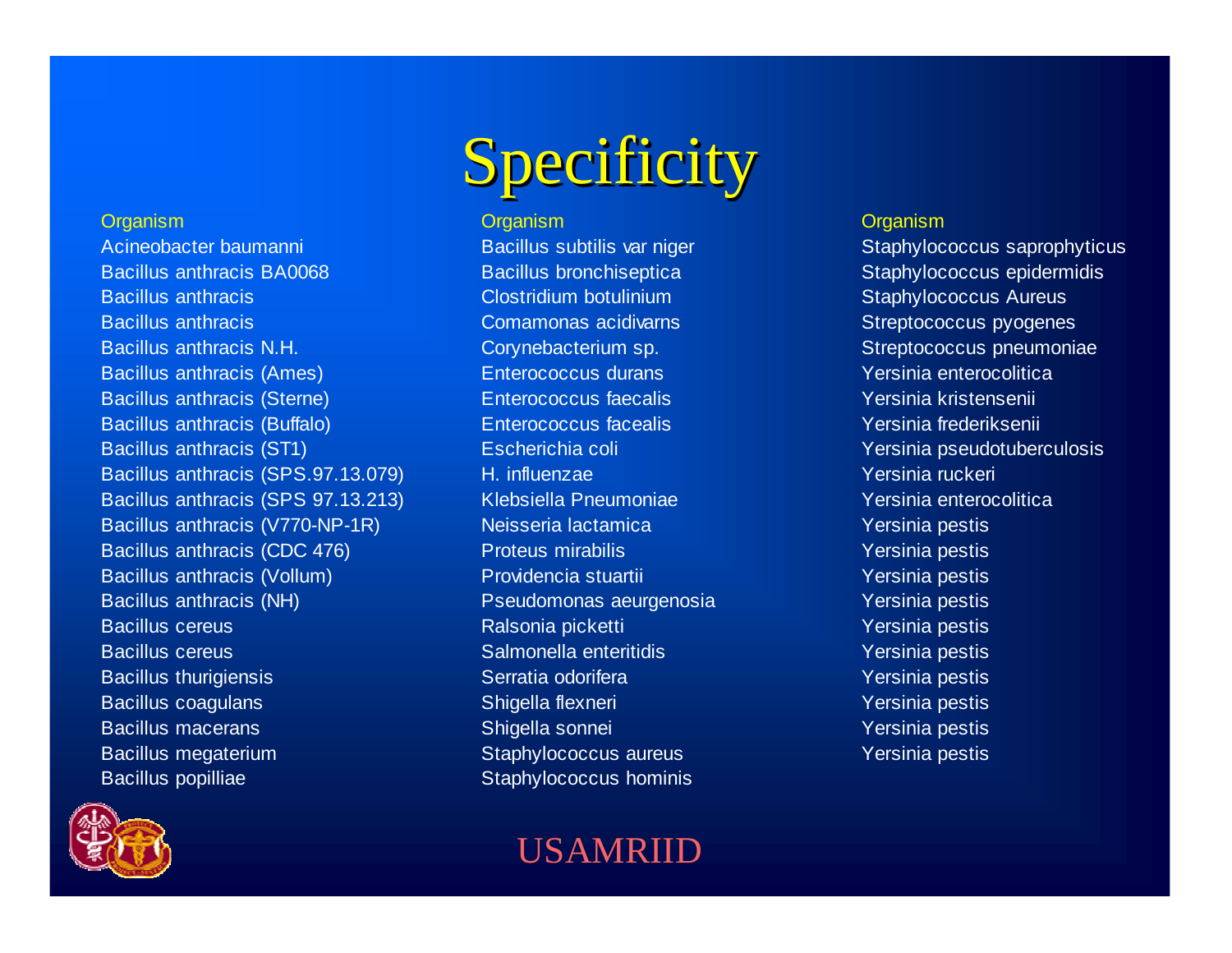#### Interference

|                   | <b>Ct values</b> |                   |  |
|-------------------|------------------|-------------------|--|
|                   | no spike         | 5 ng Hu DNA spike |  |
| <b>Sample</b>     | <b>AVE</b>       | <b>AVE</b>        |  |
| 100 <sub>pg</sub> | 24.05            | 24.20             |  |
| 10pg              | 28.20            | 27.76             |  |
| 1pg               | 31.62            | 32.31             |  |
| <b>100fg</b>      | 36.32            | 37.11             |  |
| 10fg              | 0.00             | 0.00              |  |

| <b>Endpoint fluorescence</b> |  |
|------------------------------|--|
|                              |  |

|                   | no spike   | 5 ng Hu DNA spike |
|-------------------|------------|-------------------|
| <b>Sample</b>     | <b>AVE</b> | <b>AVE</b>        |
| 100 <sub>pg</sub> | 464.85     | 442.60            |
| 10pg              | 358.03     | 330.98            |
| 1 <sub>pg</sub>   | 218.81     | 128.91            |
| 100fg             | 27.13      | 9.33              |
| 10fg              | $-1.67$    | $-5.51$           |

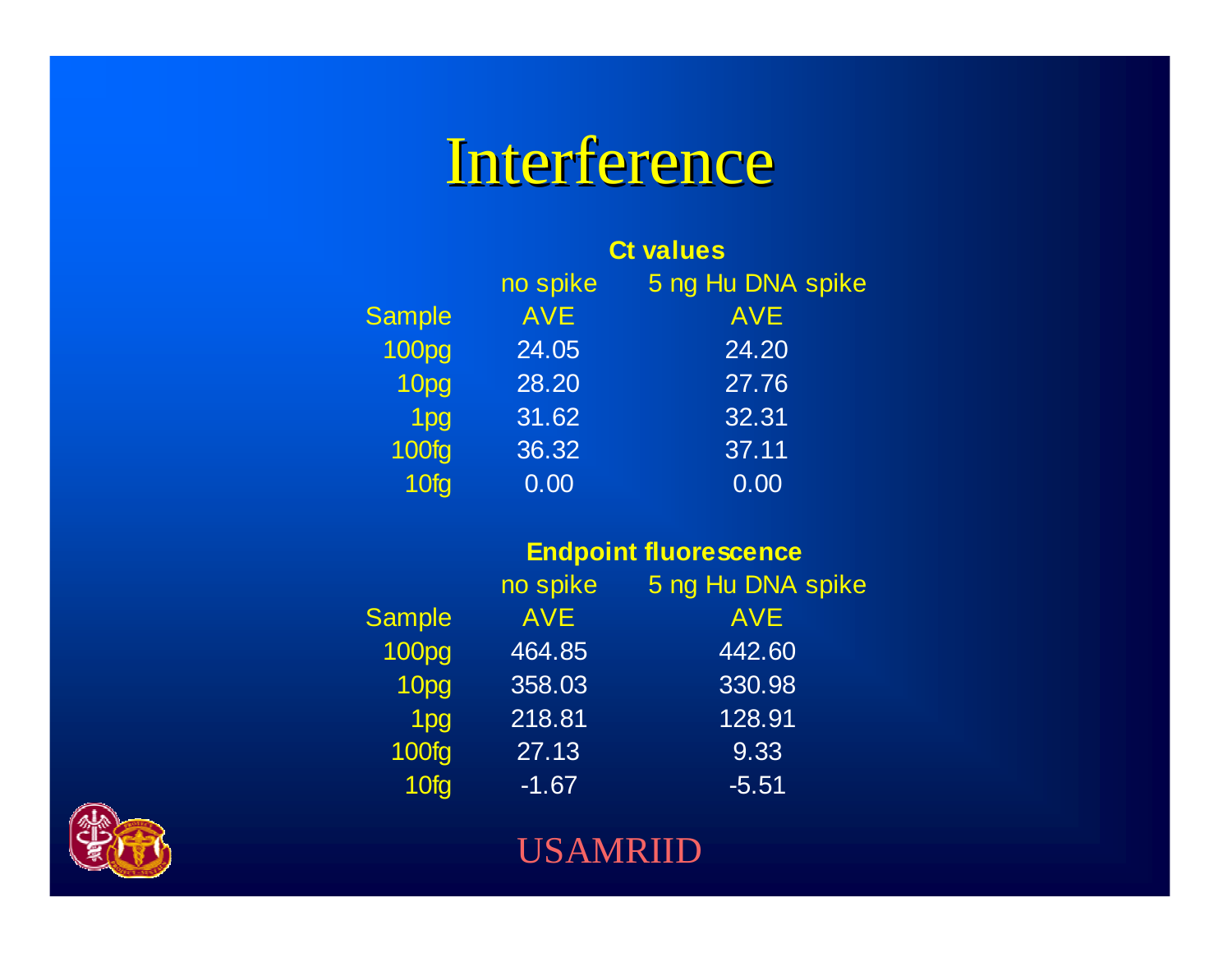#### **Assays Available**

! *Bacillus anthracis Bacillus anthracis*! *Yersinia pestis Yersinia pestis* ! *Brucella sp. Brucella sp.* ! *Burkholderia mallei / Burkholderia mallei / pseudomallei pseudomallei* ! *Clostridium botulinum Clostridium botulinum toxins* ! *Coxiella Coxiella burnetti burnetti*

! *Francisella tularensis Francisella tularensis* $\blacksquare$  *Orthopox Species* ! *Variola Variola*! *Monkeypox Monkeypox* **E** Staphylococcus aureus *toxins*! *SARS* ! *Filoviruses Filoviruses*